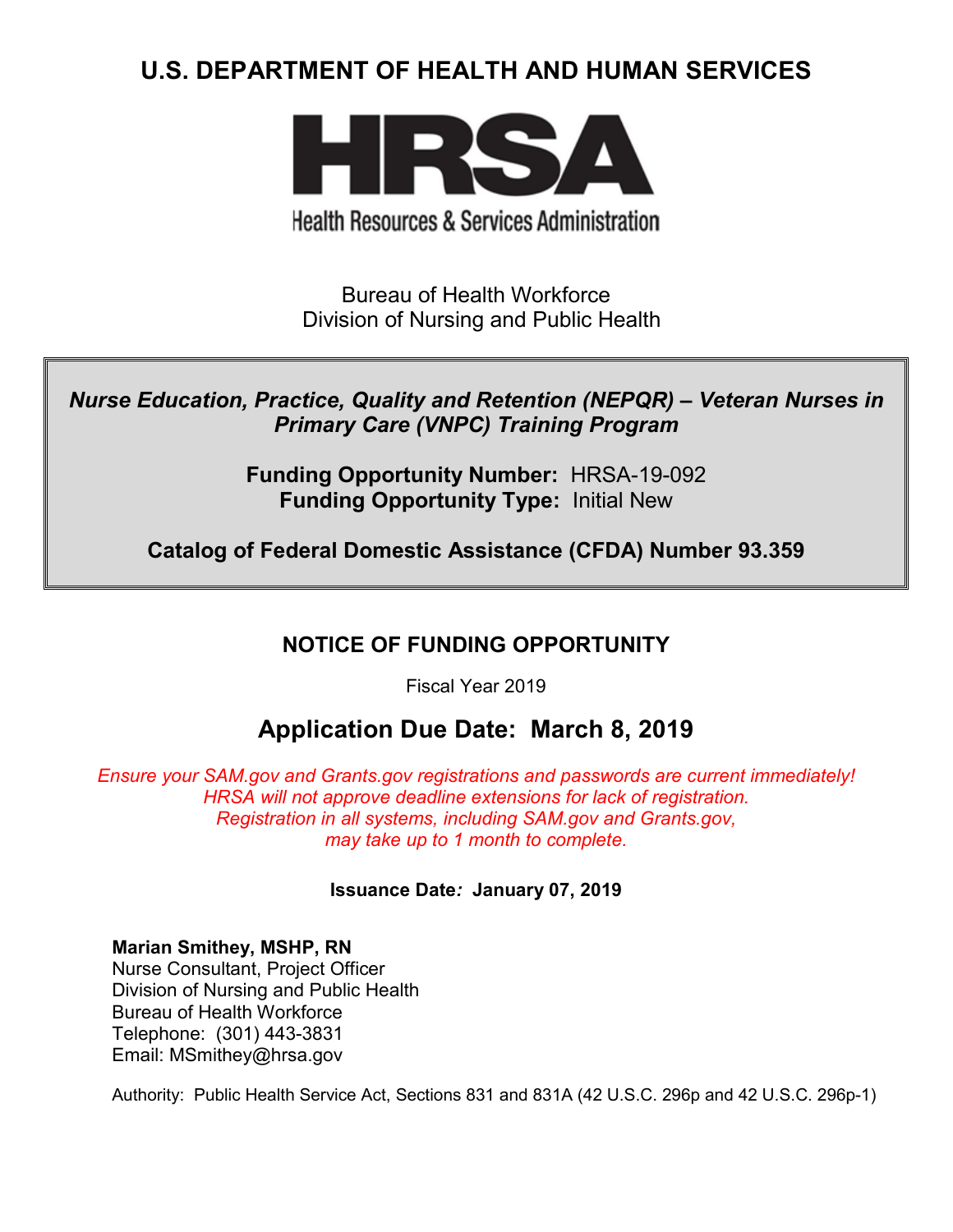# **EXECUTIVE SUMMARY**

The Health Resources and Services Administration (HRSA) is accepting applications for fiscal year (FY) 2019 Nursing Education, Practice, Quality and Retention (NEPQR) – Veteran Nurses in Primary Care (VNPC) Training Program. The purpose of this program is to recruit and train military veteran nursing students to practice at the full scope of their license in community-based primary care teams**.** In addition, the VNPC Training Program will provide professional development opportunities and educational support for practicing Registered Nurses/preceptors aimed at developing primary care expertise and skillsets to provide high-quality care that addresses the unique needs of veterans.

| <b>Funding Opportunity Title:</b>           | Nursing Education, Practice, Quality and    |
|---------------------------------------------|---------------------------------------------|
|                                             | Retention (NEPQR) – Veteran Nurses in       |
|                                             | Primary Care (VNPC) Training Program        |
| <b>Funding Opportunity Number:</b>          | <b>HRSA-19-092</b>                          |
| Due Date for Applications:                  | March 8, 2019                               |
| <b>Anticipated Total Annual Available</b>   | \$4,500,000                                 |
| FY19 Funding:                               |                                             |
| <b>Estimated Number and Type of Awards:</b> | Up to nine cooperative agreements           |
| <b>Estimated Award Amount:</b>              | Up to \$500,000 per year subject to the     |
|                                             | availability of appropriated funds          |
| <b>Cost Sharing/Match Required:</b>         | <b>No</b>                                   |
| Period of Performance:                      | July 1, 2019 through June 30, 2022          |
|                                             | (3 years)                                   |
| Eligible Applicants:                        | Eligible applicants include accredited      |
|                                             | schools of nursing, as defined by PHS       |
|                                             | Act section 801(2), health care facilities, |
|                                             | or a partnership of such a school and       |
|                                             | facility.                                   |
|                                             |                                             |
|                                             | See Section III-1 of this notice of funding |
|                                             | opportunity (NOFO) for complete             |
|                                             | eligibility information.                    |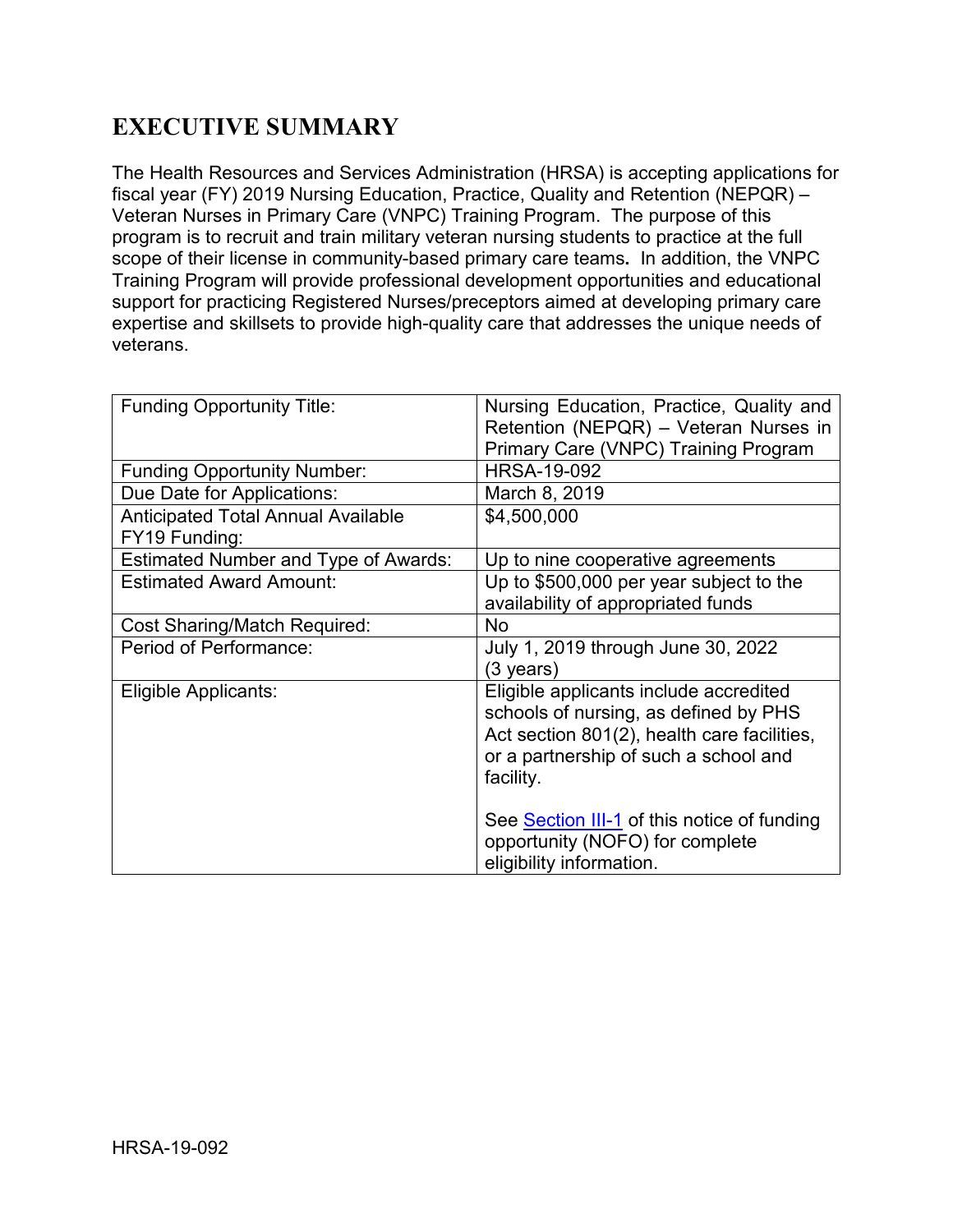#### **Application Guide**

You (the applicant organization/agency) are responsible for reading and complying with the instructions included in HRSA's *SF-424 [R&R Application Guide,](http://www.hrsa.gov/grants/apply/applicationguide/sf424rrguidev2.pdf)* available online at [http://www.hrsa.gov/grants/apply/applicationguide/sf424rrguidev2.pdf,](http://www.hrsa.gov/grants/apply/applicationguide/sf424rrguidev2.pdf) except where instructed in this NOFO to do otherwise.

#### **Technical Assistance**

HRSA will hold a pre-application technical assistance (TA) webinar(s) for applicants seeking funding through this opportunity. The webinar(s) will provide an overview of pertinent information in the NOFO and an opportunity for applicants to ask questions. Visit the HRSA Bureau of Health Workforce's open opportunities website at <https://bhw.hrsa.gov/fundingopportunities/> to learn more about the resources available for this funding opportunity.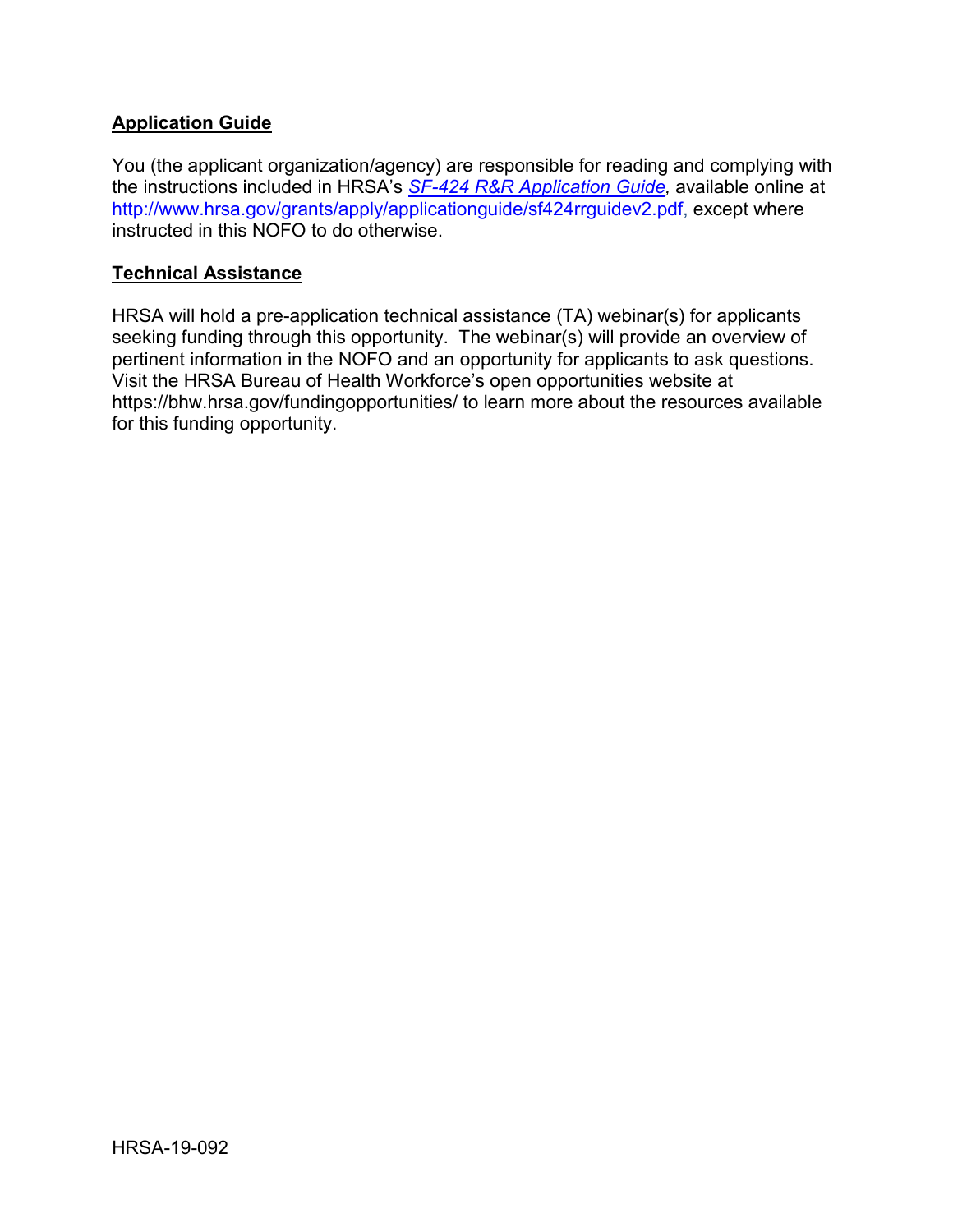# **Table of Contents**

| L.    |                                                                         |  |
|-------|-------------------------------------------------------------------------|--|
|       |                                                                         |  |
| П.    |                                                                         |  |
|       |                                                                         |  |
| III.  |                                                                         |  |
|       |                                                                         |  |
| IV.   |                                                                         |  |
|       | Ĭ.<br>İİ.                                                               |  |
|       | iii.                                                                    |  |
|       |                                                                         |  |
|       | 3. Dun and Bradstreet Data Universal Numbering System (DUNS) Number and |  |
|       |                                                                         |  |
|       |                                                                         |  |
|       |                                                                         |  |
| V.    |                                                                         |  |
|       |                                                                         |  |
|       |                                                                         |  |
|       |                                                                         |  |
| VI.   |                                                                         |  |
|       |                                                                         |  |
|       |                                                                         |  |
| VII.  |                                                                         |  |
|       |                                                                         |  |
| VIII. |                                                                         |  |
| IX.   | TIPS FOR WRITING A STRONG APPLICATIONERROR! BOOKMARK NOT DEFINED.       |  |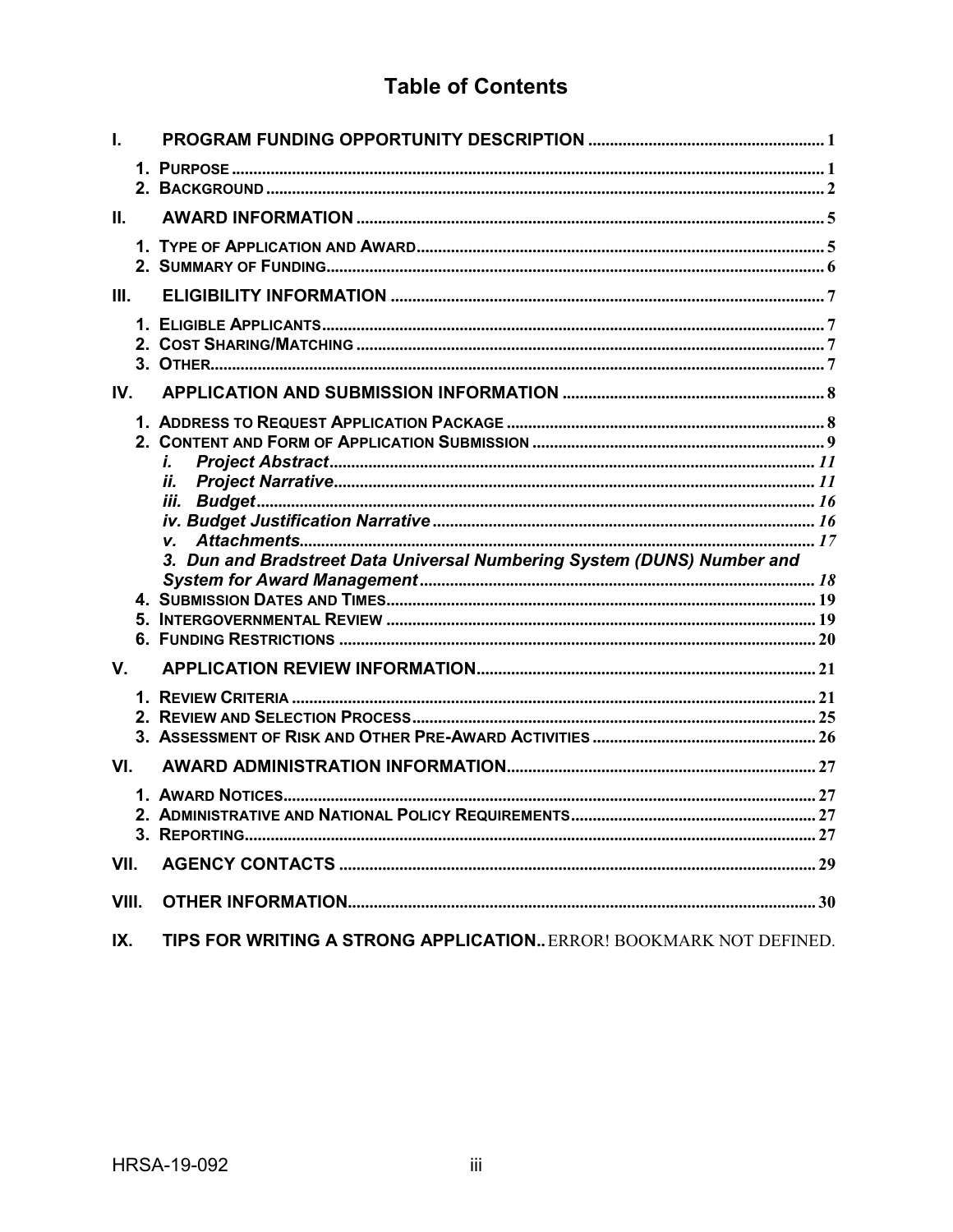# <span id="page-4-0"></span>**I. Program Funding Opportunity Description**

## <span id="page-4-1"></span>**1. Purpose**

This notice announces the opportunity to apply for funding under the Nursing Education, Practice, Quality and Retention (NEPQR)-Veteran Nurses in Primary Care (VNPC) Training Program.

#### Program Purpose

In FY 2018, HRSA implemented the [Nurse Education, Practice, Quality and Retention](https://bhw.hrsa.gov/fundingopportunities/?id=f5ad18f6-eafc-4c72-baf1-5ad606a354c3)  [\(NEPQR\)-Registered Nurses in Primary Care \(RNPC\) Program](https://bhw.hrsa.gov/fundingopportunities/?id=f5ad18f6-eafc-4c72-baf1-5ad606a354c3) to recruit and train nursing students and current registered nurses (RNs) to practice to the full scope of their license in community-based primary care teams. This program aims to increase access to care, with an emphasis on chronic disease prevention and control, including mental health and substance use disorders. The NEPQR- VNPC Training Program is an expansion of the NEPQR-RNPC investment specifically targeting undergraduate nursing students who are veterans and current primary care RNs.

The NEPQR-VNPC Training Program objectives are to:

- 1) recruit primary care-oriented veteran undergraduate nursing students committed to practicing in non-institutional settings to provide primary health care in medically underserved communities;
- 2) provide longitudinal clinical training experiences for veteran undergraduate nursing students in community-based primary care;
- 3) offer continuing professional development in primary care for practicing RNs, clinical preceptors, and faculty aimed at developing primary care expertise and skillsets to provide high-quality care that addresses the unique needs of veterans with an emphasis on chronic disease prevention and control, including mental health and substance use disorders;
- 4) enhance didactic and clinical training curricula to integrate primary care, population health, and interprofessional education (IPE) with an emphasis on chronic disease prevention and control, including mental health and substance use disorders;
- 5) facilitate partnerships between veteran, academia, and clinical partners via a partnership liaison; and
- 6) address physical, emotional, and environmental issues that may be unique to veterans that could potentially impact learning, negatively interfere with program completion, and deter gainful employment in nursing after graduation.

Like the NEPQR-RNPC Program, the NEPQR-VNPC Training Program aims to achieve a sustainable primary care nursing workforce equipped with the competencies necessary to deliver value-based primary care, improve the distribution of the nursing workforce, increase access to care, and improve population health outcomes by strengthening the capacity for basic nurse education and practice.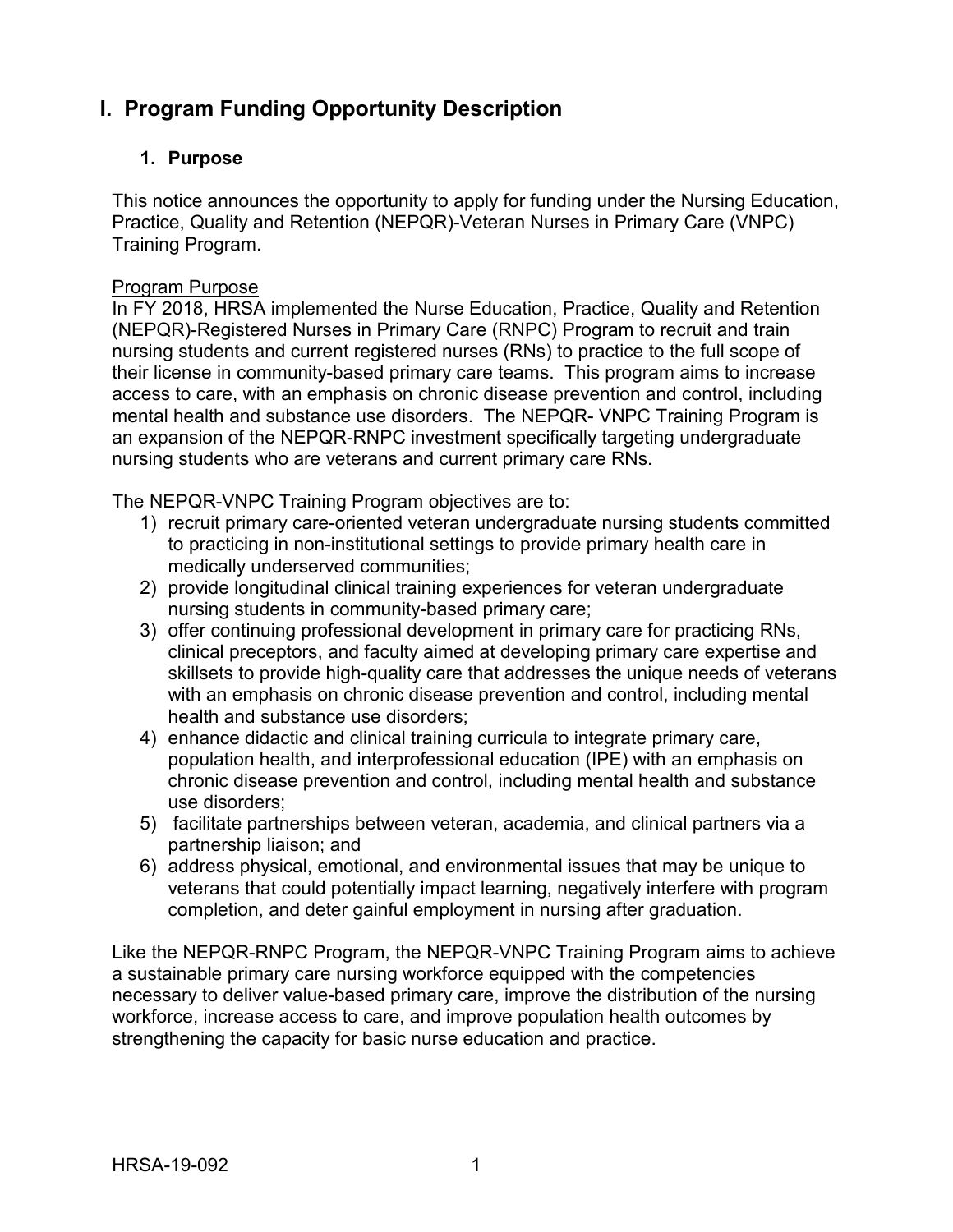### <span id="page-5-0"></span>**2. Background**

The NEPQR Training Program is authorized by Sections 831 and 831A of the Public Health Service Act (42 U.S.C. § 296p and 296p-1) to strengthen the capacity for basic nurse education and practice. The NEPQR-VNPC Training Program addresses all three priority areas (education, practice, and retention) as defined in the statute.

The delivery of high-value primary care is essential to improving the health of all Americans. The primary care workforce is responsible for the provision of primary and preventive care to a population that is increasingly demanding these services, due largely to the aging of the population and the growing number of individuals with complex medical needs. The percentage of the population 65 years or older will grow to 2[1](#page-5-1).7 percent by 2040.<sup>1</sup> Approximately half of all Americans have at least one chronic disease, and 25 percent have multiple chronic conditions.<sup>2</sup> The prevalence of multiple chronic conditions increases significantly with age and impact 75 percent of older adults. These rates are expected to rise with the obesity epidemic and are compounded by the increased behavioral health needs that have resulted from unmet mental health needs and the opioid epidemic.<sup>3</sup> Currently, chronic diseases account for 75 percent of primary care visits. Increased emphasis on population health, quality of care, and the value of the services delivered has resulted in a need to shift health care from acute care to community-based settings.<sup>4</sup> However, the current organization and scope of the primary care system are insufficient in meeting the needs of the nation.<sup>[5](#page-5-5)</sup>

As health care providers and policy makers continue to focus on improving quality and health outcomes at lower cost, identification of the key features and strategies that define primary care excellence are fundamental in the restructure. The Centers for Medicare and Medicaid Services (CMS) identified tenets of transformed health care delivery systems that emphasize integrated care models; comprehensive care coordination; care teams performing at the top of their licenses and board certification; patient engagement; data driven quality improvement, and population health management. $6$  As the nation's health care culture continues to shift toward an integrated, comprehensive approach to health, strengthening the core of primary care is critical to the delivery of better, safer, higher quality care. As a result, innovative

<span id="page-5-1"></span> $\overline{a}$ <sup>1</sup> Echevarria, M., Salmond, S. (2017). Healthcare Transformation and Changing Roles for Nursing. Orthopedic Nursing, 36(1), 12-25.

<span id="page-5-2"></span><sup>2</sup> Gerteis J, Izrael D, Deitz D, LeRoy L, Ricciardi R, Miller T, Basu J. *[Multiple Chronic Conditions](http://www.ahrq.gov/sites/default/files/wysiwyg/professionals/prevention-chronic-care/decision/mcc/mccchartbook.pdf)  [Chartbook.](http://www.ahrq.gov/sites/default/files/wysiwyg/professionals/prevention-chronic-care/decision/mcc/mccchartbook.pdf)*[PDF - 10.62 MB] AHRQ Publications No, Q14-0038. Rockville, MD: Agency for Healthcare Research and Quality; 2014. Accessed November 18, 2014.

<span id="page-5-3"></span><sup>3</sup> Galea, Sandro (2018) Guns, Obesity, and Opioids: A Population Health Science Perspective on 3 Contemporary Epidemics. Retrieved from [https://www.milbank.org/quarterly/articles/guns-obesity-and](https://www.milbank.org/quarterly/articles/guns-obesity-and-opioids-a-population-health-science-perspective-on-3-contemporary-epidemics/)[opioids-a-population-health-science-perspective-on-3-contemporary-epidemics/.](https://www.milbank.org/quarterly/articles/guns-obesity-and-opioids-a-population-health-science-perspective-on-3-contemporary-epidemics/)

<span id="page-5-4"></span><sup>&</sup>lt;sup>4</sup> Fraher, Erin (2015). University of Pennsylvania Leonard Davis Institute of Health Economics Interdisciplinary Nursing Quality Research Initiative: Research Brief—Nursing in a Transformed Health Care System: New Roles, New Rules. Retrieved at [http://www.shepscenter.unc.edu/wp](http://www.shepscenter.unc.edu/wp-content/uploads/2015/07/inqri-ldi-brief-nursing.original.pdf)[content/uploads/2015/07/inqri-ldi-brief-nursing.original.pdf.](http://www.shepscenter.unc.edu/wp-content/uploads/2015/07/inqri-ldi-brief-nursing.original.pdf)

<span id="page-5-5"></span><sup>5</sup> IOM (Institute of Medicine). (2012)*. Primary Care and Public Health: Exploring Integration to Improve Population Health.* Washington, DC: The National Academies Press. Retrieved from [https://www.nap.edu/read/13381/chapter/1#ii.](https://www.nap.edu/read/13381/chapter/1#ii)

<span id="page-5-6"></span> $6$  Centers for Medicare & Medicaid Services. (2014). Innovation State Innovation Models Program. Retrieved from [innovation.cms.gov/initiatives/State-Innovations/](http://innovation.cms.gov/initiatives/State-Innovations/).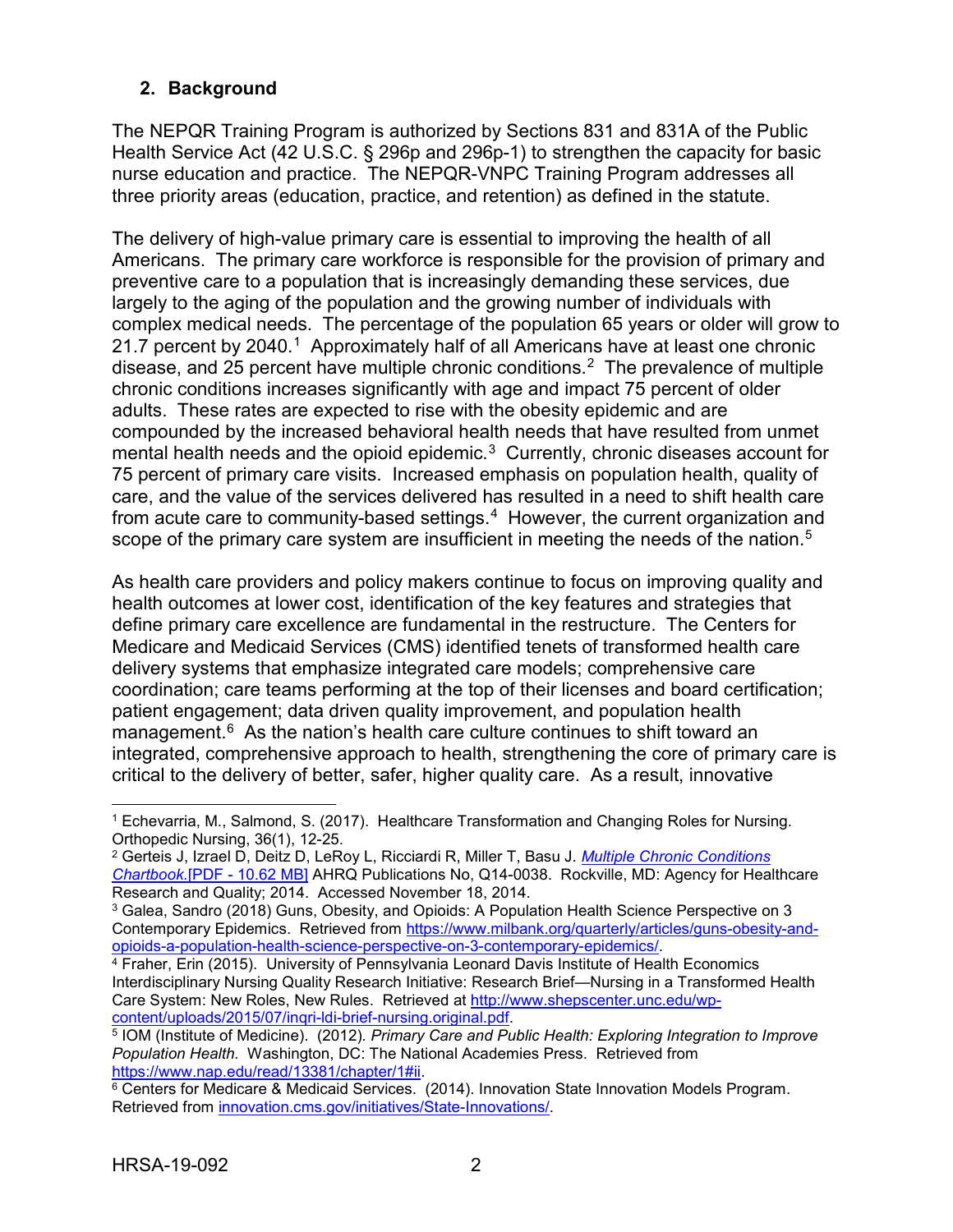primary care delivery and workforce models have emerged to expand access, improve care, advance health, and increase value.

Evolving models of care underscore the importance of team-based care, leading organizations to redefine traditional roles and responsibilities of team members as a more effective means to meet patient needs. RNs are the largest health care workforce in the United States at 2.8 million, but are not consistently utilized in the primary care healthcare model.<sup>[7](#page-6-0)</sup> In redesigned health care systems, nurses are assuming enhanced roles for a broad range of patients in community-based primary care. These changes will require an expanded skill set focused on wellness and population care, with a renewed focus on patient-centered care, care coordination, data analytics, and quality improvement. $8$  Core competencies for primary and preventive care practice have been defined by the Quad Council of Public Health Nursing Organizations and the American Academy of Ambulatory Care Nursing.<sup>9</sup> These skill sets align with and support effective nursing practice in transforming healthcare delivery systems. As new roles diffuse through the health care system, nurse educators and current RNs need to focus on building skills to practice as part of interprofessional care teams with shared responsibility and accountability for the health of populations in an increasing valuefocused care environment.

The emerging and enhanced roles for RNs requires a redesign of nursing education and clinical training systems to support nursing practice in a transformed heath care system. Current nursing education and clinical training models overwhelmingly focus on acute care and lack sufficient primary care content. To keep pace with the rapidly changing healthcare environment, nurse educators must continuously evaluate and revise education curricula, approaches, and programs used to educate new and practicing nurses. Likewise, to prepare nurses to practice in new models of care, clinical rotations need to include exposure to high-performing teams in community-based settings, and provide longitudinal experiences with patients and family caregivers. Academic-practice partnerships are a critical mechanism to help ensure the transformative changes in front-line care delivery systems are incorporated into curricula and clinical training requirements for nurses. Effective partnerships create systems where students have relevant curricula, quality clinical training sites, well-trained faculty and preceptors, and produce graduates with the experience and competencies that facilitate employment in community-based primary care.

There is a compelling need to recruit and retain RNs in primary health care to address the rapidly expanding primary health care access crisis, improve the health of our nation, and promote the creation of healthy and satisfying work environments for RNs and interprofessional team members. Veterans bring a unique skill set, valuable work

 $\overline{a}$ 

<span id="page-6-0"></span><sup>7</sup> Josiah Macy Jr. Foundation. (2016). Registered Nurses: Partners in Transforming Primary Care. Retrieved from [http://macyfoundation.org/publications/publication/conference-summary-registered](http://macyfoundation.org/publications/publication/conference-summary-registered-nurses-partners-in-transforming-primary-care)[nurses-partners-in-transforming-primary-care.](http://macyfoundation.org/publications/publication/conference-summary-registered-nurses-partners-in-transforming-primary-care)

<span id="page-6-1"></span><sup>8</sup> Echevarria, M., Salmond, S. (2017). Healthcare Transformation and Changing Roles for Nursing. Orthopedic Nursing, 36(1), 12-25

<span id="page-6-2"></span><sup>&</sup>lt;sup>9</sup> Quad Council Coalition Competency Review Task Force. (2018). Community/Public Health Nursing Competencies.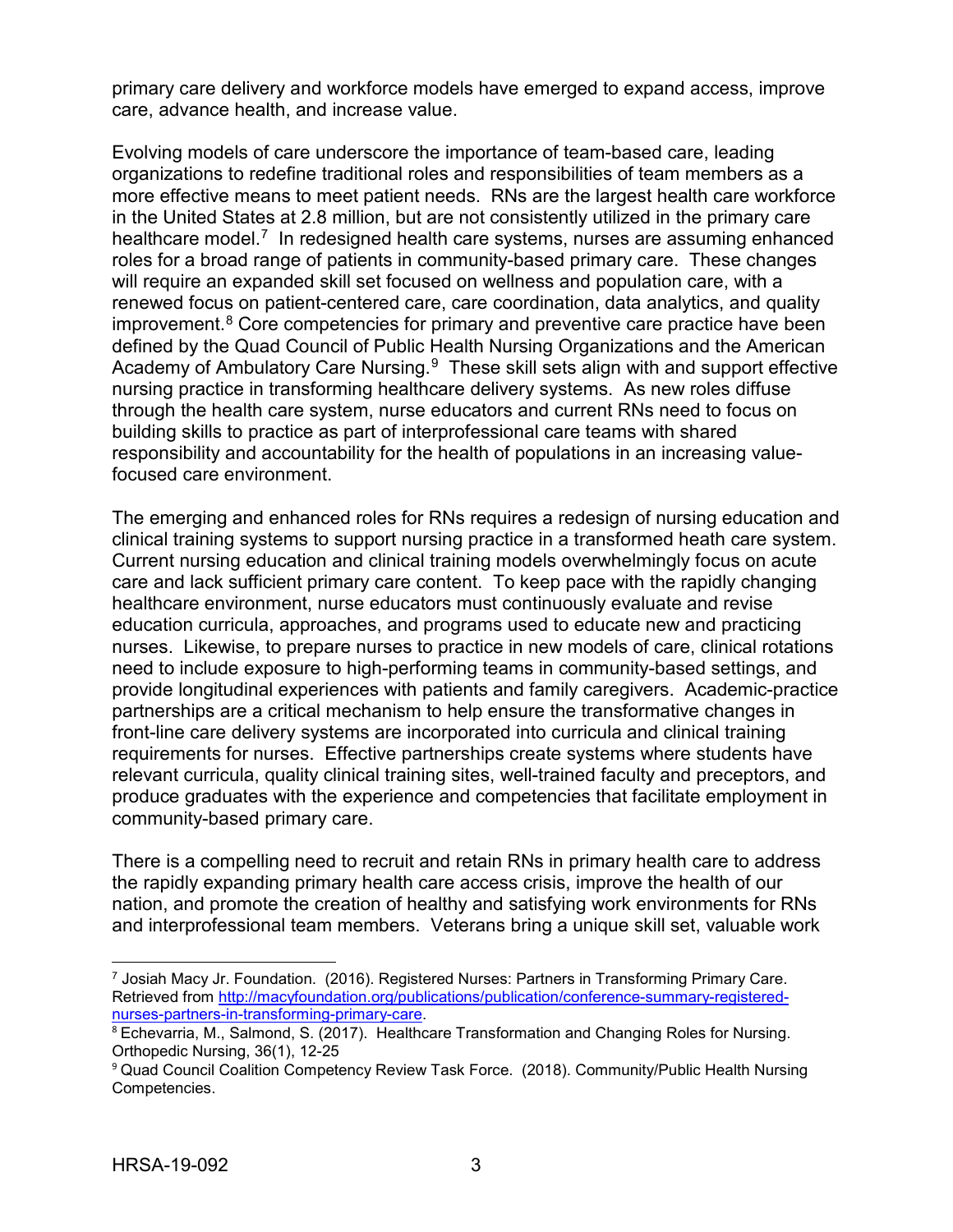experience, and a demonstrated commitment to public service. Military experience instills the value of leadership, teamwork, discipline, reliability, and detail-orientation easily transferred into civilian nursing careers. In addition, almost a quarter of all veterans in the United States, 4.7 million, return from active military careers to reside in rural communities.[10](#page-7-0) According to the National Association of Community Health Centers, veterans tend to view jobs as careers and have higher retention rates (50 percent or more) than the healthcare industry standard. [11](#page-7-1) For these reasons, veterans are ideal candidates for addressing the primary care nursing workforce needs.

Despite their value add, veterans face several barriers to attaining a healthcare career including academic, cultural, social, wellness, and physical challenges. To address these barriers, veterans benefit greatly from evidence-based strategies tailored to address the identified social determinants and needs that impede their education and support success including, tutors, mentors, advisors with military backgrounds, and support services such as training in time-management, test-taking skills, career counseling, and job search assistance, to name a few. In addition, as the number of veterans receiving care from civilian providers increases, it is critical for the health workforce to have the capacity to address the service-connected health-related needs of veterans. HRSA has learned from its Veterans Bachelor of Science Degree in Nursing programs that when schools of nursing address these needs and connect veterans with timely support services, veterans can thrive.<sup>[12](#page-7-2)</sup>

#### **Program Definitions**

A glossary containing general definitions for terms used throughout the Bureau of Health Workforce NOFOs is located at the [Health Workforce Glossary.](https://bhw.hrsa.gov/grants/resourcecenter/glossary) In addition, the following definitions apply to the NEPQR-VNPC Training Program for Fiscal Year 2019:

**Enhanced RN role** is the utilization of RNs in primary care to the fullest extent of their education and practice. This enhanced RN role spans functional areas such as episodic and preventive care, triage, documentation of health status, chronic disease management, hospital transition management, delegated care for illness, health coaching, supervision of other staff, and quality improvement leadership. [13,](#page-7-3)[14](#page-7-4)

**Longitudinal experiential training** is the process of instruction between a designated faculty and/or nursing preceptor and an individual(s) that includes a component of direct

 $\overline{a}$ 

<span id="page-7-0"></span><sup>10</sup> U.S. Department of Veteran Affairs, Office of Rural Health: Rural Veteran Health Care Challenges. Retrieved from [https://www.ruralhealth.va.gov/aboutus/ruralvets.asp.](https://www.ruralhealth.va.gov/aboutus/ruralvets.asp)  $11$  Ibid.

<span id="page-7-2"></span><span id="page-7-1"></span><sup>12</sup> Rossiter, A.G., Morrison-Beedy, D., Capper, T., D'Aoust, R., Voelpel, P. E., Escallier, L., Fullerton, J., Rodriguez, I. (2017). Meeting the needs of the 21<sup>st</sup> century veteran: Development of an evidence-based online veteran healthcare course. *Journal of Professional Nursing*, 34(4), 280-283. Jul-Aug 2018. <https://doi.org/10.1016/j.profnurs.2017.10.007>

<span id="page-7-3"></span><sup>13</sup> Flinter, M., Blankson, M., & Ladden, M. (2016). Registered Nurses in Primary Care: Strategies that Support Practice at the Full Scope of the Registered Nurse License. Commissioned Paper for the 2016 Macy Foundation Conference.

<span id="page-7-4"></span><sup>14</sup> Smolowitz, J., Speakman, E., Wojnar, D., Whelan, E., Ulrich, S., Hayes, C., & Wood, L. (2015). *Role of the Registered Nurse in Primary Health Care: Meeting Health Care Needs in the 21st century.* Nursing Outlook, 63(2), 130-136. Retrieved from http://dx.doi.org/10.1016/j.outlook.2014.08.004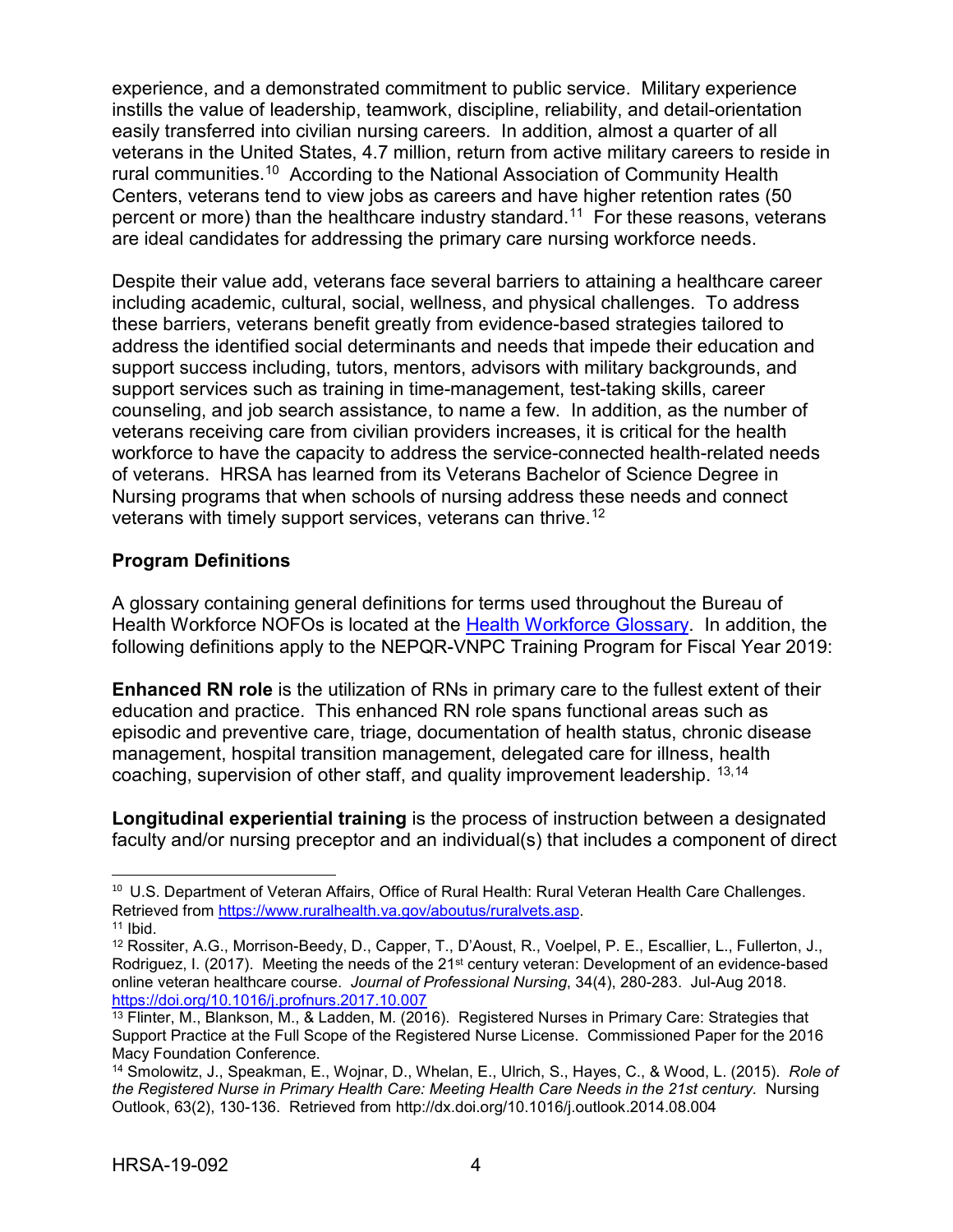work experience over a period of time to adequately immerse the individual(s) in that training, and providing education in new technologies, including distance learning methodologies like telehealth technology where appropriate (at least 150 hours).

**Non-institutional settings** are community-based primary care sites including but not limited to: Federally Qualified Health Centers (FQHCs), Nurse-Managed Health Clinics, Rural Health Clinics, state or local health departments, Department of Veterans Affairs medical facilities, Area Health Education Centers, AIDS Education and Training Centers, and Public Health Training Centers.

**Population health** is an approach to health focused on the health outcomes of a group of individuals, including the distribution of such outcomes within the group.<sup>[15](#page-8-2)</sup> It involves applying health strategies, interventions, and policies at the population level rather than through the episodic, individual-level actions common within acute care. [16](#page-8-3)

**Registered Nurse** is a nurse who has graduated from a school of nursing, passed the National Council Licensing Registered Nurse examination, and is licensed to practice as a registered nurse in a state.

**Registered Nurse student is a** student currently enrolled in an accredited undergraduate nursing program.

**Telehealth** means the use of electronic information and telecommunications technologies to support and promote long-distance clinical health care, patient, and professional health-related education, public health and health administration. Technologies include videoconferencing, the internet, store-and-forward imaging, streaming media, and terrestrial and wireless communications.

## <span id="page-8-0"></span>**II. Award Information**

#### <span id="page-8-1"></span>**1. Type of Application and Award**

Types of applications sought: New

HRSA will provide funding in the form of a cooperative agreement. A cooperative agreement is a financial assistance mechanism where substantial involvement is anticipated between HRSA and the recipient during performance of the contemplated project.

In addition to the usual monitoring and technical assistance provided under the cooperative agreement, **HRSA program involvement will include**:

<span id="page-8-2"></span> $\overline{a}$ <sup>15</sup> Kindig, D., & Stoddart, G. (2003). What is population health? American Journal of Public Health, 93, 380-383.

<span id="page-8-3"></span><sup>&</sup>lt;sup>16</sup> National Advisory Council on Nurse Education and Practice – HRSA (2016). Preparing Nurses for New Roles in Population Health Management: 14th Annual Report to the Secretary of the United States, Department of Health and Human Services and the Congress of the United States. Retrieved from <https://www.hrsa.gov/advisorycommittees/bhpradvisory/nacnep/Reports/fourteenthreport.pdf>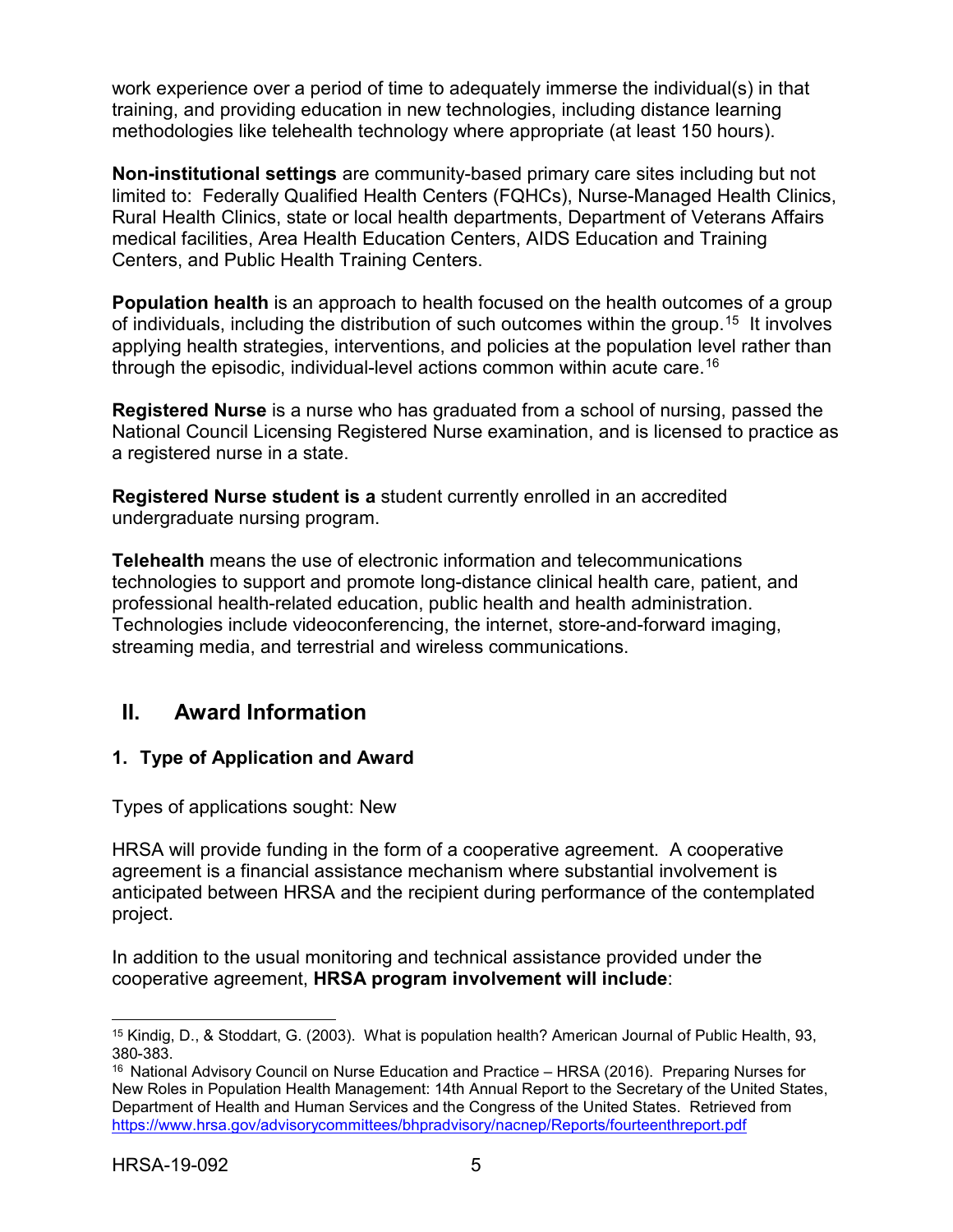- 1. Provide ongoing input in all phases of the project to accomplish the goals;
- 2. Participate, as appropriate, in meetings or site visits;
- 3. Review and approve project information prior to dissemination;
- 4. Provide direction, assistance and referral in the establishment and facilitation of effective collaborative relationships with federal and state agencies, HRSA grant projects, and other resource centers and entities relevant to the project's objectives;
	- a. Specifically, HRSA will share the list of NEPQR-VNPC award recipients with the FORHP-Rural veterans Program, which provides funding to States to work with providers and other partners to improve access to needed health care services and improve the coordination of care for veterans living in rural areas.
- 5. Provide guidance concerning the content, structure and format of required reports;
- 6. Support and direct the dissemination of effective clinical and/or community practice models that emerge from the NEPQR-VNPC; and
- 7. Review training programs, and identify opportunities to expand best practice models to populations that reflect the populations served.

#### **The cooperative agreement recipient's responsibilities will include:**

- 1. Develop, implement, and evaluate projects to ensure that they meet the objectives outlined in Section I of this NOFO;
- 2. Engage, collaborate, and communicate with HRSA staff for input on project activities, quality improvement, and dissemination of lessons learned and effective practice models;
- 3. Participate in HRSA-provided training and technical assistance as appropriate;
- 4. Engage with relevant stakeholders to ensure project success and sustainability;
- 5. Engage, collaborate, and communicate with other NEPQR-VNPC awardees in a learning community to share practice innovations and leverage resources; and
- 6. Adhere to HRSA guidelines pertaining to acknowledgement and disclaimer on all products produced by HRSA award funds, per Section 2.2 of the R&R [Application Guide](https://www.hrsa.gov/grants/apply/applicationguide/sf424rrguidev2.pdf) (**Acknowledgement of Federal Funding**).

#### <span id="page-9-0"></span>**2. Summary of Funding**

HRSA expects approximately \$4,500,000 to be available annually to fund approximately nine recipients. You may apply for a ceiling amount of up to \$500,000 total cost (includes both direct and indirect, facilities and administrative costs) per year. The period of performance is July 1, 2019 through June 30, 2022 (3 years). Funding beyond the first year is subject to the availability of appropriated funds for the NEPQR-VNPC Training Program in subsequent fiscal years, satisfactory recipient performance, and a decision that continued funding is in the best interest of the Federal Government.

All HRSA awards are subject to the Uniform Administrative Requirements, Cost Principles and Audit Requirements at [45 CFR part 75.](http://www.ecfr.gov/cgi-bin/retrieveECFR?gp=1&SID=4d52364ec83fab994c665943dadf9cf7&ty=HTML&h=L&r=PART&n=pt45.1.75)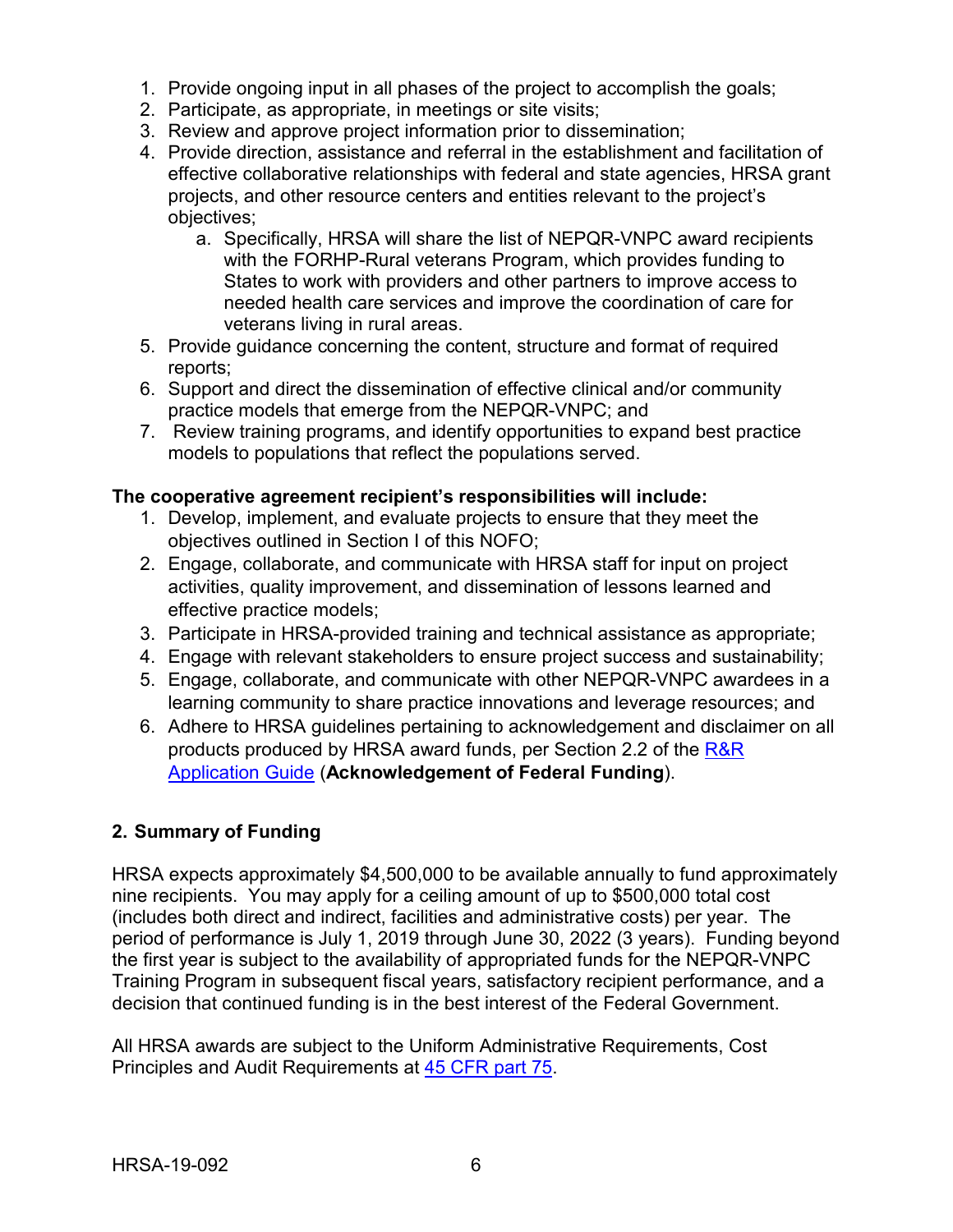Indirect costs under training awards to organizations other than state, local or Indian tribal governments will be budgeted and reimbursed at 8 percent of modified total direct costs rather than on the basis of a negotiated rate agreement, and are not subject to upward or downward adjustment. Direct cost amounts for equipment, tuition and fees, and sub-awards and subcontracts in excess of \$25,000 are excluded from the direct cost base for purposes of this calculation.

# <span id="page-10-1"></span>**III. Eligibility Information**

## <span id="page-10-2"></span><span id="page-10-0"></span>**1. Eligible Applicants**

In accordance with Sections 831(g) and 831A(f) of PHS Act, eligible applicants include accredited schools of nursing as defined by section 801(2), health care facilities, or a partnership of such a school and facility.

Schools of nursing affiliated with the proposed project must be an accredited public or private school. Applicants must provide documentation of current accreditation by a national nurse education accrediting agency or state approval agency recognized by the U.S. Department of Education for the purposes of nursing education as **Attachment 1**.

Individuals are not eligible to apply.

In addition to the 50 states, eligible entities in the District of Columbia, Guam, the Commonwealth of Puerto Rico, the Northern Mariana Islands, American Samoa, the U.S. Virgin Islands, the Federated States of Micronesia, the Republic of the Marshall Islands, and the Republic of Palau may apply. Tribes and Tribal organizations may apply for these funds, if otherwise eligible. Foreign entities are not eligible for this HRSA award.

## <span id="page-10-3"></span>**2. Cost Sharing/Matching**

Cost sharing/matching is not required for this program.

#### <span id="page-10-4"></span>**3. Other**

## **Ceiling Amount**

HRSA will consider any application that exceeds the ceiling amount (\$500,000) nonresponsive and will not consider it for funding under this notice.

#### **Deadline**

HRSA will consider any application that fails to satisfy the deadline requirements referenced in *Section IV.4* non-responsive and will not consider it for funding under this notice.

## **Maintenance of Effort (MoE)**

The recipient must agree to maintain non-federal funding for award activities at a level that is not less than expenditures for such activities during the fiscal year prior to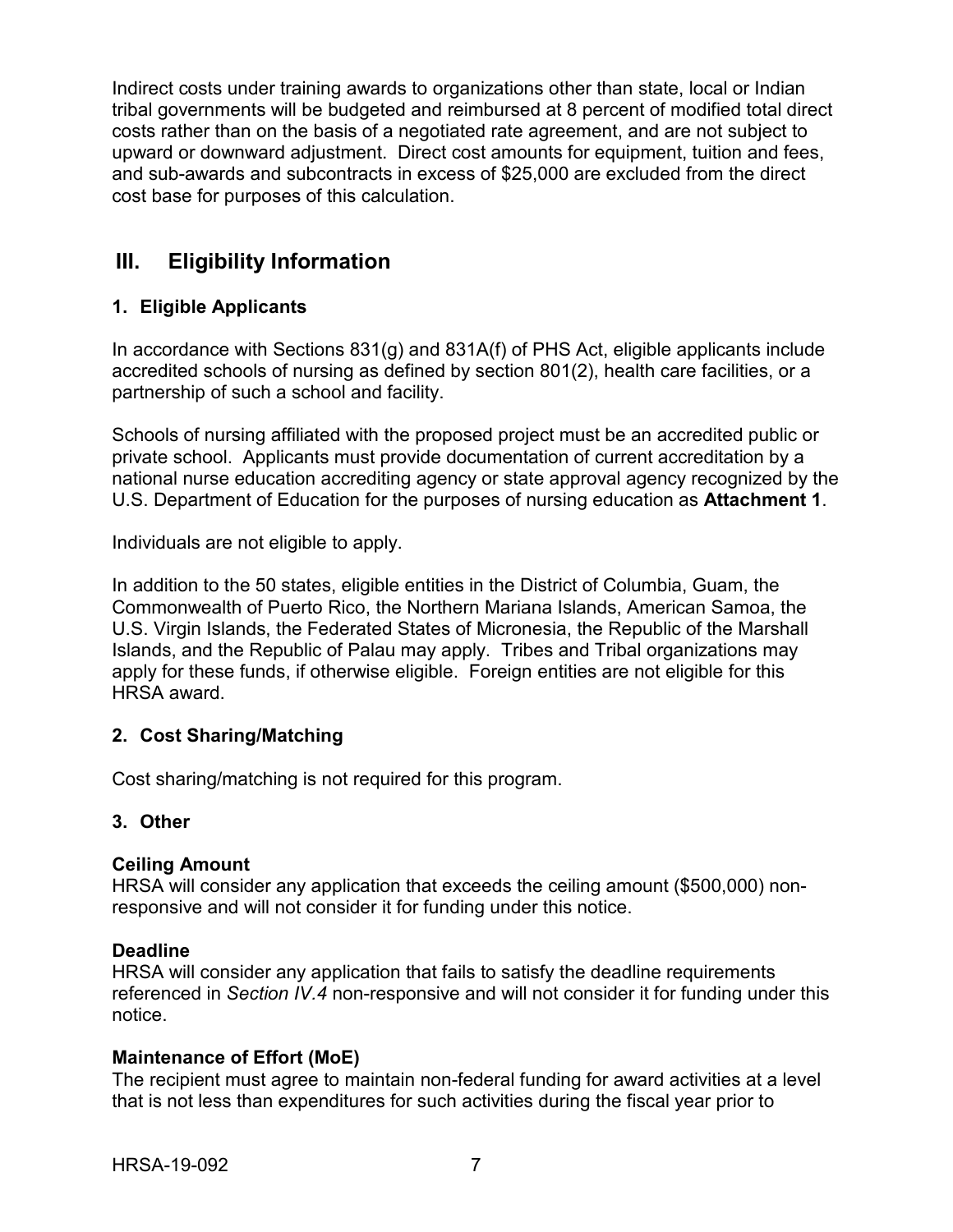receiving the award, as required by Sec. 803 (b) of the Public Health Service Act. Complete the MOE information and submit as **Attachment 8**.

#### **Multiple Applications**

NOTE: Multiple applications from an organization are not allowable. Separate organizations are those entities that have unique DUNS numbers.

If for any reason (including submitting to the wrong funding opportunity number or making corrections/updates), an application is submitted more than once prior to the application due date, HRSA will only accept your **last** validated electronic submission, under the correct funding opportunity number, prior to the Grants.gov application due date as the final and only acceptable application.

Failure to include all required documents as part of the application may result in an application being considered incomplete or non-responsive.

#### **Eligible Students**

Eligible NEPQR-VNPC training program participants include undergraduate nursing students who were honorably or generally discharged service members (including reservists and National Guardsmen) from any Armed Services branch. Active duty service members will also be considered eligible contingent upon their ability to meet university admission requirements, military obligations (as applicable), and commanding officer permissions.

NEPQR-VNPC training program participants must be a citizen of the United States, a foreign national having in his/her possession a visa permitting permanent residence in the United States, or a non-citizen national. Individuals on temporary or student visas are not eligible to receive NEPQR-VNPC support*.*

#### **Eligible RNs**

RNs must hold valid license and be an employee of the accredited school of nursing as defined by section 801(2), health care facility, or partner of such a school and/or facility.

# <span id="page-11-0"></span>**IV. Application and Submission Information**

#### <span id="page-11-1"></span>**1. Address to Request Application Package**

HRSA *requires* you to apply electronically. HRSA encourages you to apply through [Grants.gov](https://www.grants.gov/) using the SF-424 Research and Related (R&R) workspace application package associated with this NOFO following the directions provided at [https://www.grants.gov/applicants/apply-for-grants.html.](https://www.grants.gov/applicants/apply-for-grants.html)

If you're reading this notice of funding opportunity (NOFO) (also known as "Instructions" on Grants.gov) and reviewing or preparing the workspace application package, you will automatically be notified in the event HRSA changes and/or republishes the NOFO on Grants.gov before its closing date. Responding to an earlier version of a modified notice may result in a less competitive or ineligible application. *Please note, you are*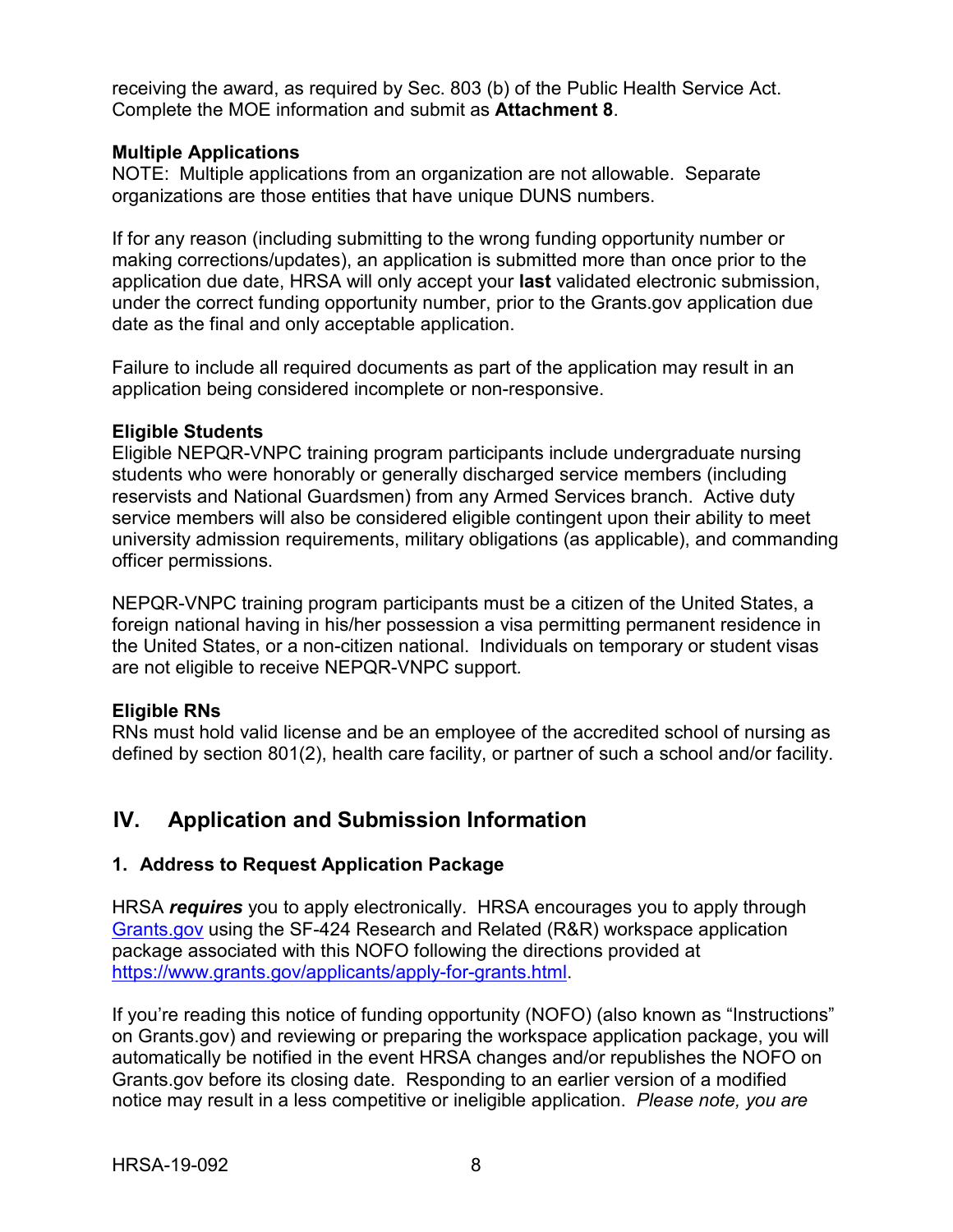*ultimately responsible for reviewing the [For Applicants](https://www.grants.gov/web/grants/applicants.html) page for all information relevant to desired opportunities.*

#### <span id="page-12-0"></span>**2. Content and Form of Application Submission**

Section 4 of HRSA's *SF-424 R&R [Application Guide](http://www.hrsa.gov/grants/apply/applicationguide/sf424rrguidev2.pdf)* provides instructions for the budget, budget justification, staffing plan and personnel requirements, assurances, certifications, and abstract. You must submit the information outlined in the *[SF-424](http://www.hrsa.gov/grants/apply/applicationguide/sf424rrguidev2.pdf) R&R [Application Guide](http://www.hrsa.gov/grants/apply/applicationguide/sf424rrguidev2.pdf)* in addition to the program specific information below. You are responsible for reading and complying with the instructions included in HRSA's *[SF-424](http://www.hrsa.gov/grants/apply/applicationguide/sf424rrguidev2.pdf) R&R [Application Guide](http://www.hrsa.gov/grants/apply/applicationguide/sf424rrguidev2.pdf)* except where instructed in the NOFO to do otherwise. You must submit the application in the English language and in terms of U.S. dollars (45 CFR § 75.111(a)).

See Section 8.5 of the *SF-424 R&R [Application Guide](http://www.hrsa.gov/grants/apply/applicationguide/sf424rrguidev2.pdf)* for the Application Completeness Checklist.

## **Application Page Limit**

The total size of all uploaded files may not exceed the equivalent of **70 pages** when printed by HRSA. The page limit includes the abstract, project and budget narratives, attachments including biographical sketches (biosketches), and letters of commitment and support required in HRSA's *SF-424 R&R [Application Guide](http://www.hrsa.gov/grants/apply/applicationguide/sf424rrguidev2.pdf)* and this NOFO. Standard OMB-approved forms that are included in the workspace application package do NOT count in the page limit. Biographical Sketches **do** count in the page limit. Indirect Cost Rate Agreement and proof of non-profit status (if applicable) do not count in the page limit. **We strongly urge you to take appropriate measures to ensure your application does not exceed the specified page limit.**

**Applications must be complete, within the specified page limit, and validated by Grants.gov under the correct funding opportunity number prior to the deadline to be considered under this notice.**

#### **Debarment, Suspension, Ineligibility, and Voluntary Exclusion Certification**

- 1) The prospective recipient certifies, by submission of this proposal, that neither it nor its principals is presently debarred, suspended, proposed for debarment, declared ineligible, or voluntarily excluded from participation in this transaction by any federal department or agency.
- 2) Failure to make required disclosures can result in any of the remedies described in 45 CFR § 75.371, including suspension or debarment. (See also 2 CFR parts 180 and 376, and 31 U.S.C. 3321).
- 3) Where the prospective recipient is unable to attest to any of the statements in this certification, an explanation shall be included in **Attachment 10**: Other Relevant Documents.

See Section 4.1 viii of HRSA's *SF-424 R&R [Application Guide](http://www.hrsa.gov/grants/apply/applicationguide/sf424rrguidev2.pdf)* for additional information on all certifications.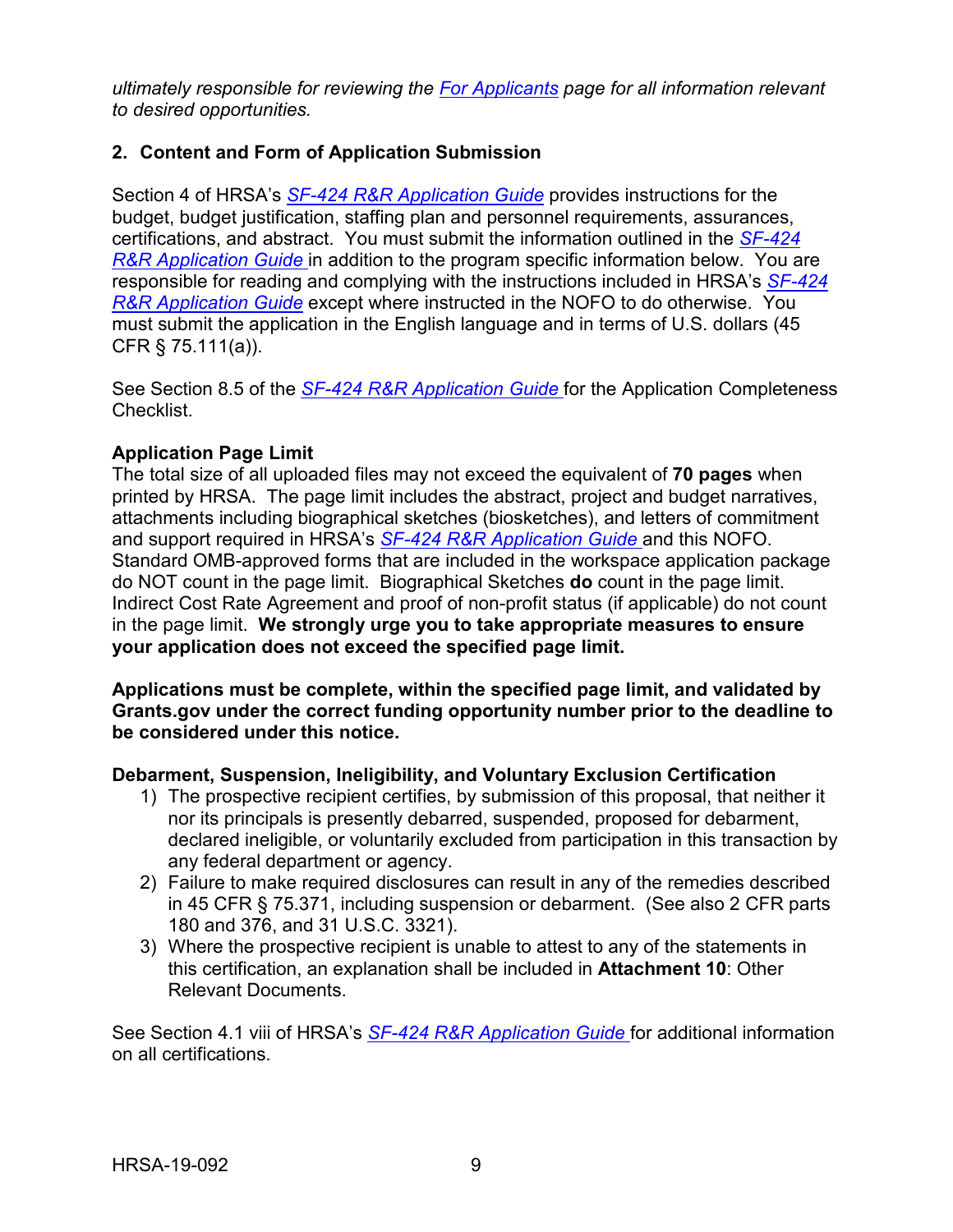### **Program-Specific Instructions**

#### **Program Requirements**

Applicants are required to establish or expand academic-practice partnerships to train veteran nursing students and support current RNs in non-institutional settings; such as community-based primary care, in accordance with the linkage/partnership requirement in Section 802(d) of the Public Health Service Act.

- If the applicant organization is an accredited school of nursing, they must partner with community-based primary care sites (e.g., Federally Qualified Health Centers, Nurse-Managed Health Clinics, and Rural Health Clinics).
- If the applicant organization is a health care facility, they must:
	- o provide primary care services in a community-based setting; and
	- o partner with an accredited school of nursing.

HRSA also encourages partnerships with other non-institutional settings, including but not limited to state or local health departments, Veterans Affairs medical facilities, Area Health Education Centers, AIDS Education and Training Centers, and Public Health Training Centers.

In addition to application requirements and instructions in Section 4 of HRSA's *[SF-424](http://www.hrsa.gov/grants/apply/applicationguide/sf424rrguidev2.pdf) R&R [Application Guide](http://www.hrsa.gov/grants/apply/applicationguide/sf424rrguidev2.pdf)* (including the budget, budget justification, staffing plan and personnel requirements, assurances, certifications, and abstract), include the following:

The partnerships are required to implement the following activities:

- 1. Implement a system for **recruitment** of primary care-oriented veteran undergraduate nursing students committed to practicing in non-institutional settings to provide access to primary health care in medically underserved communities;
- 2. Provide longitudinal **clinical training** experiences for veteran undergraduate nursing students in community-based primary care, with an emphasis on military culture, veteran student needs, chronic disease prevention and control, including mental health and substance use conditions, include telehealth technology where appropriate to accomplish all clinical training;
- 3. Deliver **continuing professional development in primary care** for practicing RNs, clinical preceptors, and faculty aimed at developing primary care expertise and skillsets to provide high-quality care that addresses the unique needs of veterans with an emphasis on chronic disease prevention and control, including mental health and substance use disorder, which is to include telehealth technology where appropriate;
- 4. Enhance didactic and clinical training curricula to integrate primary care, population health, and IPE with an emphasis on chronic disease prevention and control, including mental health and substance use disorder; ensure that curricular modifications comply with your local VA certifying official's requirements in order to preserve GI benefit eligibility.
- 5. Identify a full time **partnership liaison** (1 FTE) paid from this grant as a formal facilitator between veteran, academia and clinical partners;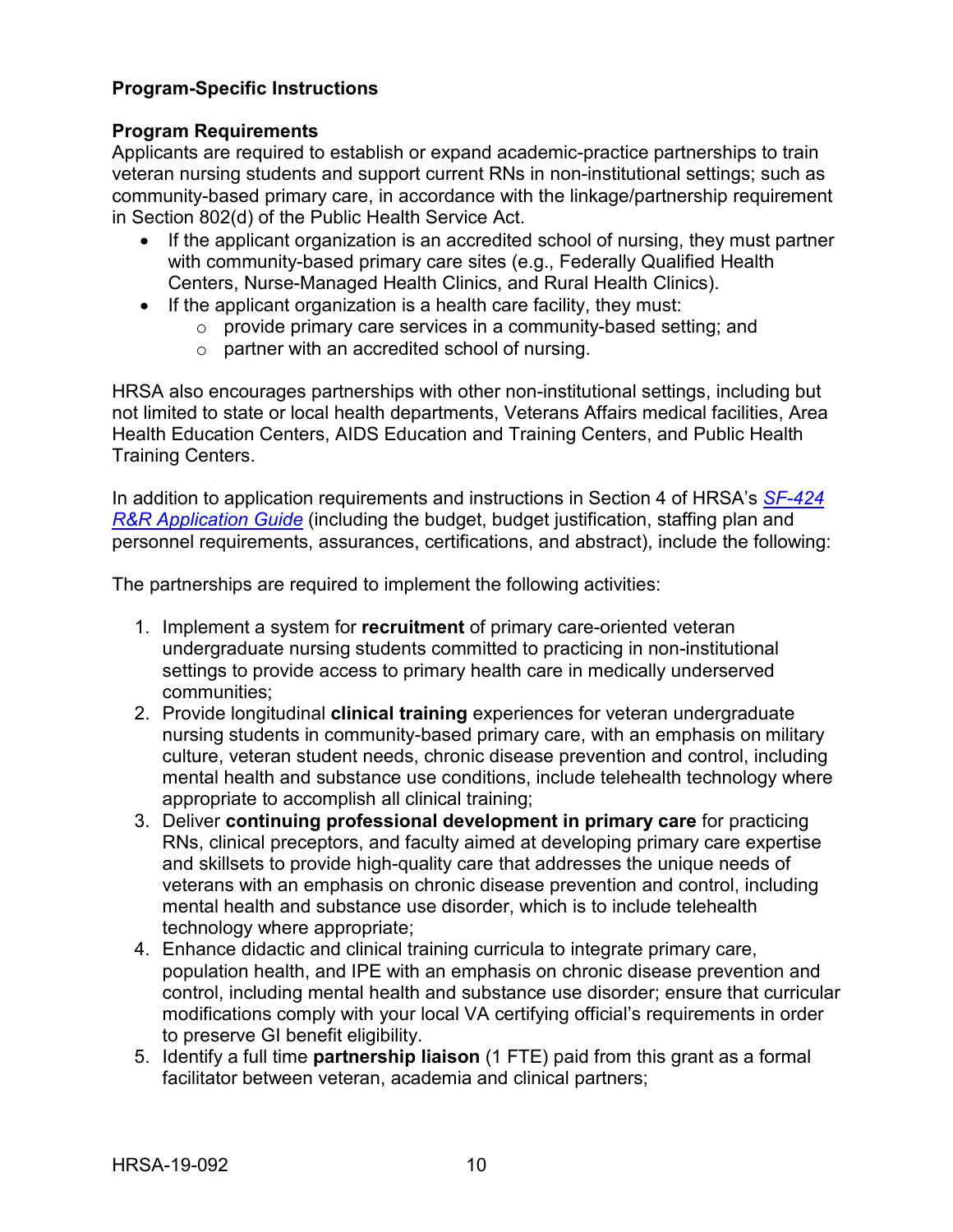- 6. Address **physical, emotional, and environmental issues** that may be unique to veterans that could potentially impact learning, negatively interfere with program completion, and deter gainful employment in nursing after graduation; and
- 7. Include **mentorship and other supportive services** (including outreach to veteran's organizations) that address the unique challenges that veterans face when transitioning to civilian life.

#### <span id="page-14-0"></span>*i. Project Abstract*

See Section 4.1.ix of HRSA's *SF-424 R&R [Application Guide.](http://www.hrsa.gov/grants/apply/applicationguide/sf424rrguidev2.pdf)*

The Abstract must include:

- 1. A brief overview of the project as a whole;
- 2. Specific, measurable objectives that the project will accomplish;
- 3. How the proposed project for which funding is requested will be accomplished, i.e., the "who, what, when, where, why and how" of a project;
- 4. Funding preference, if applicable; and
- 5. The funding amount requested.

The project abstract must be single-spaced and is limited to one page in length.

#### <span id="page-14-1"></span>*ii. Project Narrative*

This section provides a comprehensive framework and description of all aspects of the proposed project. It should be succinct, self-explanatory, consistent with forms and attachments, and well organized so that reviewers can understand the proposed project. Successful applications will contain the information below. Please use the following section headers for the narrative:

- *PURPOSE AND NEED -- Corresponds to Section V's Review Criterion #1* You must describe the purpose and need for the proposed project, including:
	- Community served, including demographics, health status, social determinants of health, unmet health care needs, and barriers to care;
	- Current health care delivery system and primary care nursing workforce gaps, including recruitment and retention barriers;
	- Targeted veteran student population and identified needs that necessitate support services;
	- Structural changes necessary to create academic environments that are adaptive to veteran student needs and facilitate academic success;
	- Barriers to clinical training in community-based primary care teams;
	- Curricula modifications/enhancements needed;
	- Gaps in primary care competencies and training needs of veteran RN students, faculty/preceptors; and
	- Gaps in military cultural competencies and training needs of current RNs to provide high-quality care that addresses the unique needs of veterans.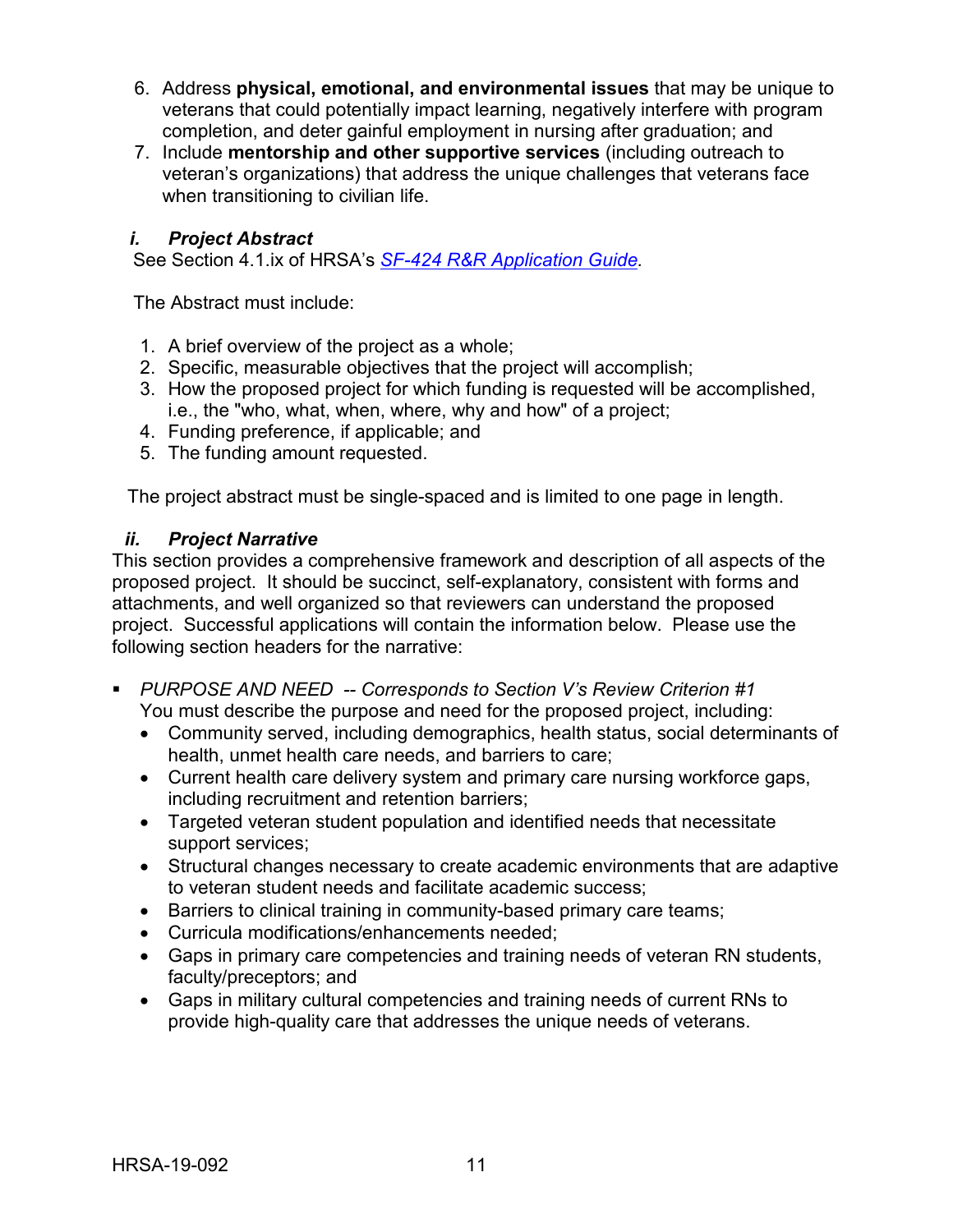*RESPONSE TO PROGRAM PURPOSE -- This section includes three sub-sections — (a) Methodology/Approach; (b) Work Plan ; and (c) Resolution of Challenges—all of which correspond to Section V's Review Criteria #2 (a), (b), and (c).*

*(a) METHODOLOGY/APPROACH -- Corresponds to Section V's Review Criterion #2 (a).*

In this section, you must propose the methods that will be used to address the needs and meet the program requirements identified in the Purpose and Need section above.

Specifically, applicants must identify strategies and/or activities to address the student, community, and system needs, explain the rationale for proposing specific activities, and present a clear connection between identified system gaps, needs, and the proposed activities.

You must submit a logic model for designing and managing the project as **Attachment 6**. A logic model is a one-page diagram that presents the conceptual framework for a proposed project and explains the links among program elements to achieve the relevant outcomes. For the purposes of this announcement, the logic model should summarize the connections between the:

- Goals of the project (e.g., objectives, reasons for proposing the intervention);
- Assumptions (e.g., beliefs about how the program will work based on research, best practices, and experience);
- Inputs (e.g., organizational profile, collaborative partners, key staff, budget, etc.);
- Target population (e.g., individuals served);
- Activities (e.g., approach, key interventions);
- Outputs (i.e., direct products or deliverables of program activities); and
- Outcomes (i.e., program results, change in people or systems).

Please refer to Section VIII Other information Logic Model Guidelines.

*(b) WORK PLAN -- Corresponds to Section V's Review Criterion #2 (b).* 

You must provide a detailed work plan that demonstrates your experience implementing a project of the proposed scope as **Attachment 2**. You must state objectives and sub-objectives that are specific, measurable, achievable, realistic, and time-framed and clearly explain how they will be implemented. A sample work plan can be found here:

[http://bhw.hrsa.gov/grants/technicalassistance/workplantemplate.docx.](http://bhw.hrsa.gov/grants/technicalassistance/workplantemplate.docx)

The work plan must include:

- Goals of the project (including objectives and sub-objectives);
- Responsible entity/entities (i.e., key staff and partners);
- Activities;
- Timeline;
- Deliverables and/or products; and
- Proposed outcomes including the number of current and future RNs who will be trained each project year.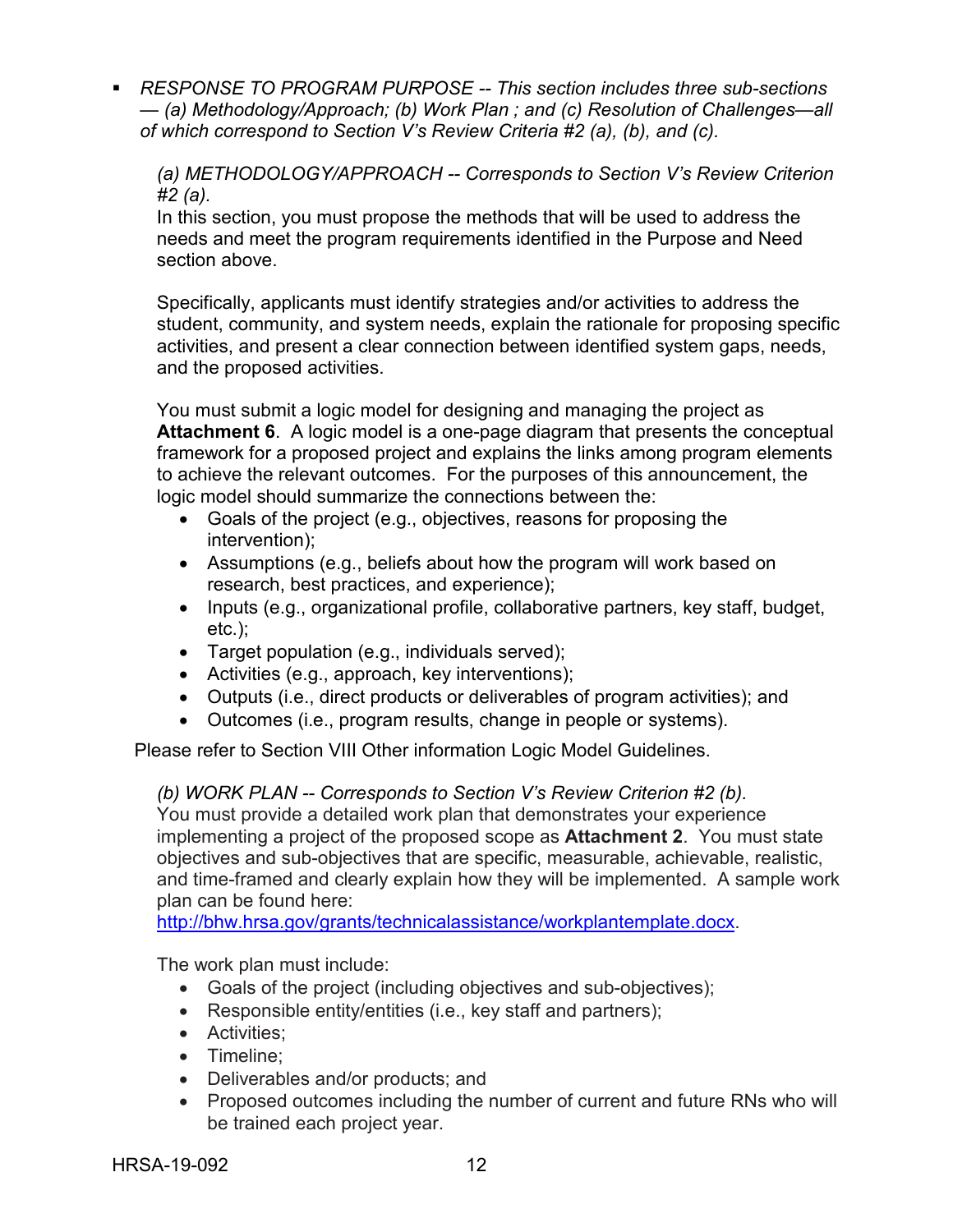*(c) RESOLUTION OF CHALLENGES -- Corresponds to Section V's Review Criterion #2 (c)* 

Discuss likely challenges and anticipated major barriers in the design and implementation of the activities described in the work plan and approaches that you will use to resolve such challenges. Describe how you monitor progress towards program objectives and strategies to address challenges or obstacles. Challenges discussed should be specific to the proposed project and relate to either the overall goal(s) or objective(s) proposed within the work plan.

 *IMPACT -- This section includes two sub-sections— (a) Evaluation and Technical Support Capacity; and (b) Project Sustainability—both of which correspond to Section V's Review Criteria #3 (a) and (b).*

*(a) EVALUATION AND TECHNICAL SUPPORT CAPACITY -- Corresponds to Section V's Review Criterion #3 (a)*

You must describe your plan for evaluating program performance. This plan must monitor ongoing processes and progress toward meeting program objectives and describe how the unique needs of target populations of the communities served are routinely assessed and improved. The evaluation plan must, at a minimum, assess the effectiveness of the award-funded activities and include a continuous quality improvement plan. The evaluation plan must include descriptions of the inputs (e.g., key evaluation staff and organizational support, collaborative partners, budget, and other resources); key processes; variables to be measured; expected outcomes of the funded activities; and a description of how all key evaluative measures will be reported. You must demonstrate evidence that the evaluative measures selected will be able to assess: 1) the extent to which the program objectives have been met, and 2) the extent to which these can be attributed to the project.

Additionally, you must describe your process to track trainees after program completion/graduation for two years, which may include collection of trainees' National Provider Identifiers (NPI). Note: Trainees who receive HRSA funds as a result of this award are encouraged to apply for an NPI for the purpose of collecting post-graduation employment demographics.

Programs must report on their findings in their annual Performance and Progress Reports. You must also describe the systems and processes used by your organization to collect required HRSA performance metrics for this program. This includes your capacity to track, validate, and report required data to allow for accurate and timely reporting of performance outcomes to HRSA. The following link includes examples of the required program performance measures for this program: [http://bhw.hrsa.gov/grants/reporting/index.html.](http://bhw.hrsa.gov/grants/reporting/index.html)

#### *(b) PROJECT SUSTAINABILITY -- Corresponds to Section V's Review Criterion #3 (b)*

You must provide a clear sustainability plan for the project after the period of funding ends, including a description of specific actions to:

• Support all program requirements beyond the federal investment;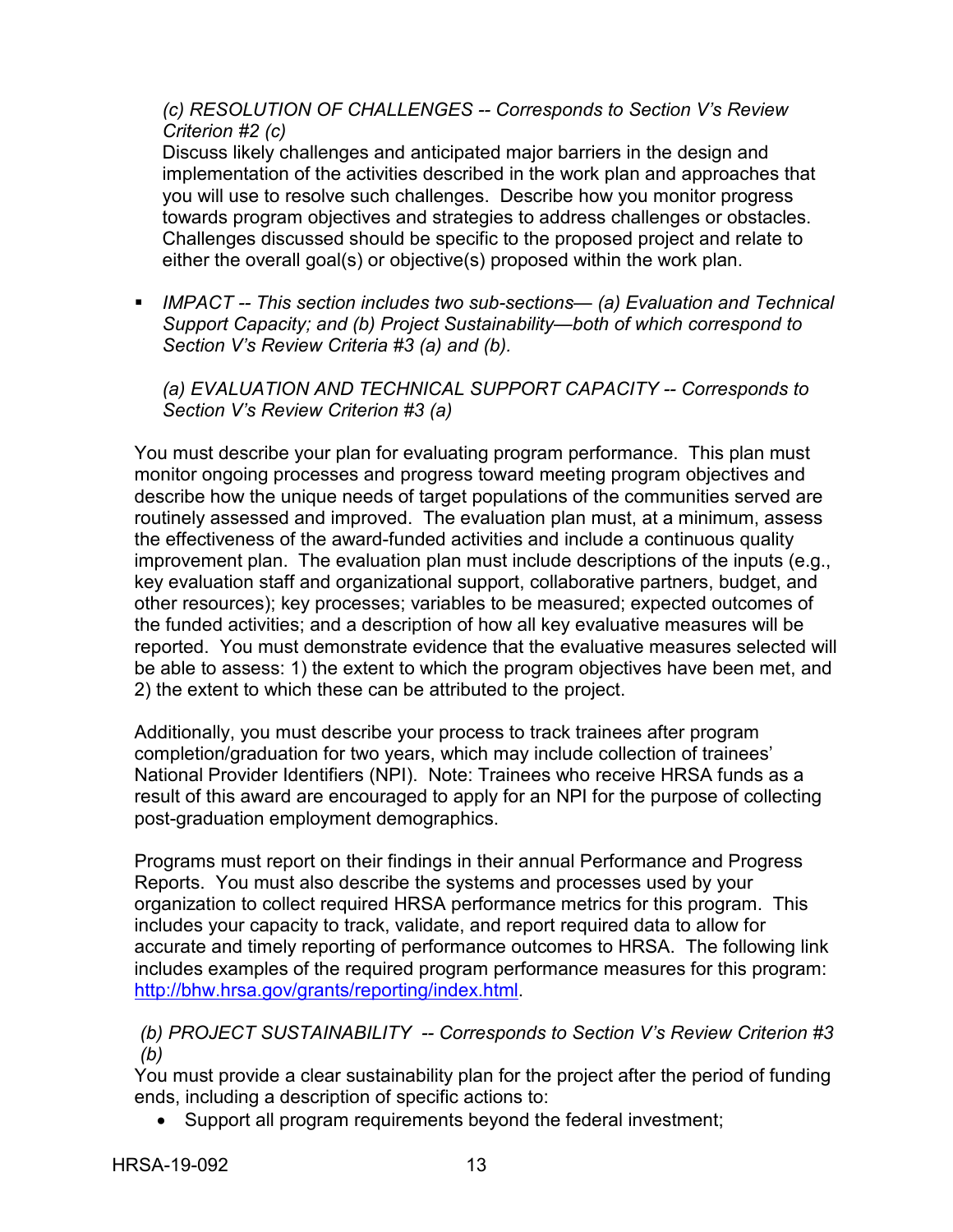- Develop a business model that includes integration or enhancement of RNs into the community-based primary care delivery model;
- Leverage lessons learned from past program participants and apply to improve future training and partnership opportunities;
- Identify and disseminate key project results and best practices to appropriate audiences; and
- Forecast likely challenges in sustaining the program, and outline approaches to resolve such challenges.
- *ORGANIZATIONAL INFORMATION, RESOURCES AND CAPABILITIES -- Corresponds to Section V's Review Criterion #4*

Succinctly describe your capacity to effectively manage the programmatic, fiscal, and administrative aspects of the proposed project. Provide information on your organization's current mission, structure, scope, and relevant experience. You must discuss the roles, responsibilities, and functions of each member of the academicpractice partnership and describe how these elements contribute to your ability to execute the program requirements and meet program expectations. Describe the qualifications of the Partnership Liaison and their role(s) in the success and sustainability of the project. (A project organizational chart is requested in Section IV.2.v, **Attachment 5**.) Discuss how you will implement the project, properly account for the federal funds, and document all costs.

The staffing plan and job descriptions for key faculty/staff must be included in **Attachment 3** (Staffing Plan and Job Descriptions for Key Personnel). However, the biographical sketches must be uploaded in the SF-424 RESEARCH & RELATED Senior/Key Person Profile form, that can be accessed in the Application Package under "Mandatory." Include biographical sketches for persons occupying the key positions, not to exceed TWO pages in length each. In the event that a biographical sketch is included for an identified individual who is not yet hired, please include a letter of commitment from that person with the biographical sketch. When applicable, biographical sketches should include training, language fluency, and experience working with populations that reflect the communities served by their programs.

Biographical sketches, not exceeding two pages per person, should include the following information:

- Senior/key personnel name
- Position Title
- Education/Training beginning with baccalaureate or other initial professional education, such as nursing, including postdoctoral training and residency training if applicable:
	- o Institution and location
	- o Degree (if applicable)
	- o Date of degree (MM/YY)
	- o Field of study
- *Section A (required)* **Personal Statement.** Briefly describe why the individual's experience and qualifications make him/her particularly well-suited for his/her role (e.g., PD/PI) in the project that is the subject of the award.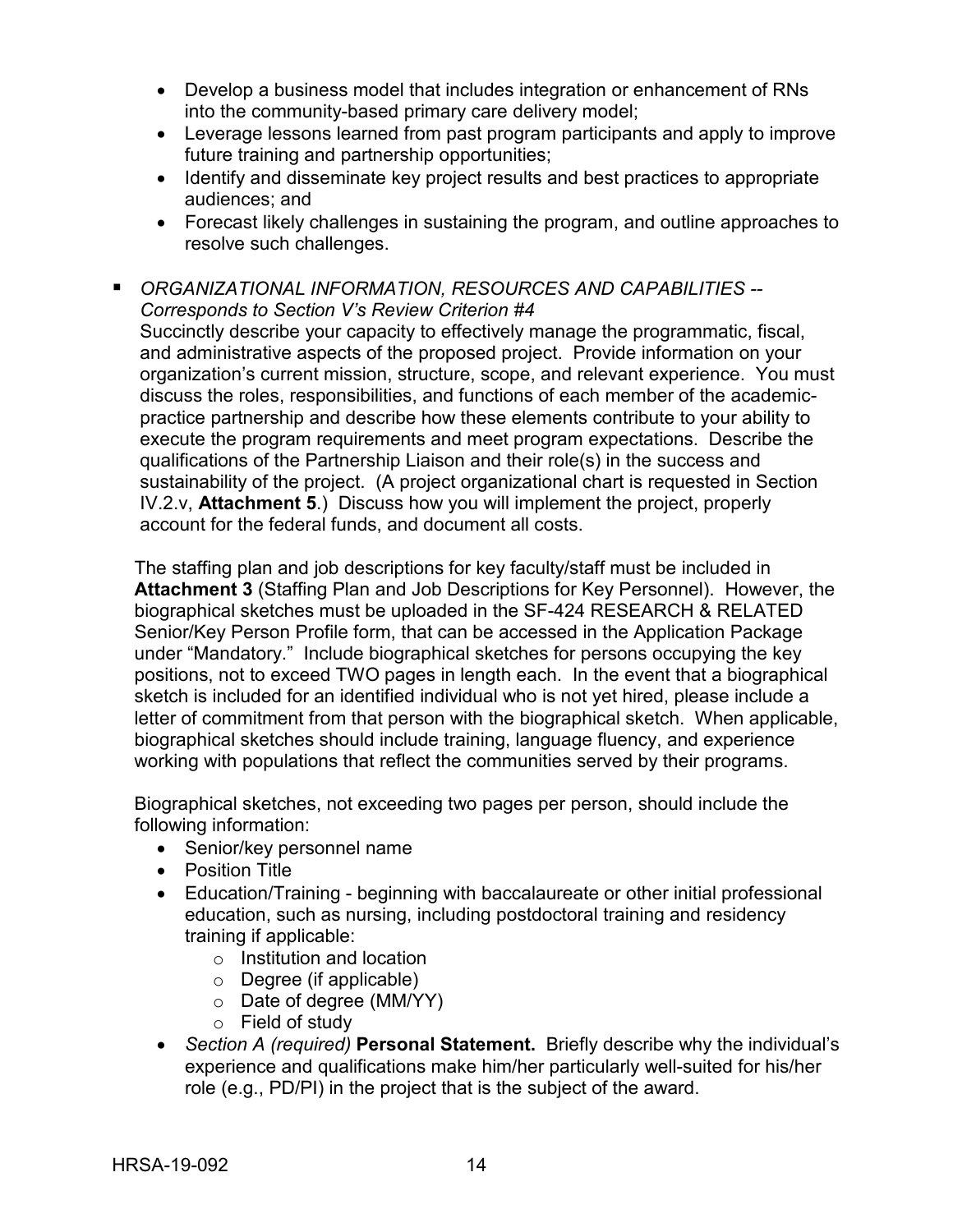- Section B (*required*) **Positions and Honors.** List in chronological order previous positions, concluding with the present position. List any honors. Include present membership on any Federal Government public advisory committee.
- Section C *(optional)* **Peer-reviewed publications or manuscripts in press (in chronological order).** You are encouraged to limit the list of selected peer-reviewed publications or manuscripts in press to no more than 15. Do not include manuscripts submitted or in preparation. The individual may choose to include selected publications based on date, importance to the field, and/or relevance to the proposed research. Citations that are publicly available in a free, online format may include URLs along with the full reference (note that copies of publicly available publications are not acceptable as appendix material).
- Section D (*optional)* **Other Support.** List both selected ongoing and completed (during the last three years) projects (Federal or non-Federal support). Begin with any projects relevant to the project proposed in this application. Briefly indicate the overall goals of the projects and responsibilities of the Senior/Key Person identified on the Biographical Sketch.

#### **NARRATIVE GUIDANCE**

To ensure that you fully address the review criteria, this table provides a crosswalk between the narrative language and where each section falls within the review criteria.

| <b>Narrative Section</b>           | <b>Review Criteria</b>                           |
|------------------------------------|--------------------------------------------------|
| <b>Purpose and Need</b>            | (1) Purpose and Need                             |
| Response to Program Purpose:       | (2) Response to Program Purpose                  |
| (a) Methodology/Approach           | (a) Methodology/Approach                         |
| (b) Work Plan                      | (b) Work Plan                                    |
| (c) Resolution of Challenges       | (c) Resolution of Challenges                     |
| Impact:                            | (3) Impact:                                      |
| (a) Evaluation and Technical       | (a) Evaluation and Technical Support             |
| <b>Support Capacity</b>            | Capacity                                         |
| (b) Project Sustainability         | (b) Project Sustainability                       |
| Organizational Information,        | (4) Organizational Information, Resources        |
| <b>Resources and Capabilities</b>  | and Capabilities                                 |
| <b>Budget and Budget Narrative</b> | (5) Support Requested – the budget section       |
| (below)                            | should include sufficient justification to allow |
|                                    | reviewers to determine the reasonableness        |
|                                    | of the support requested.                        |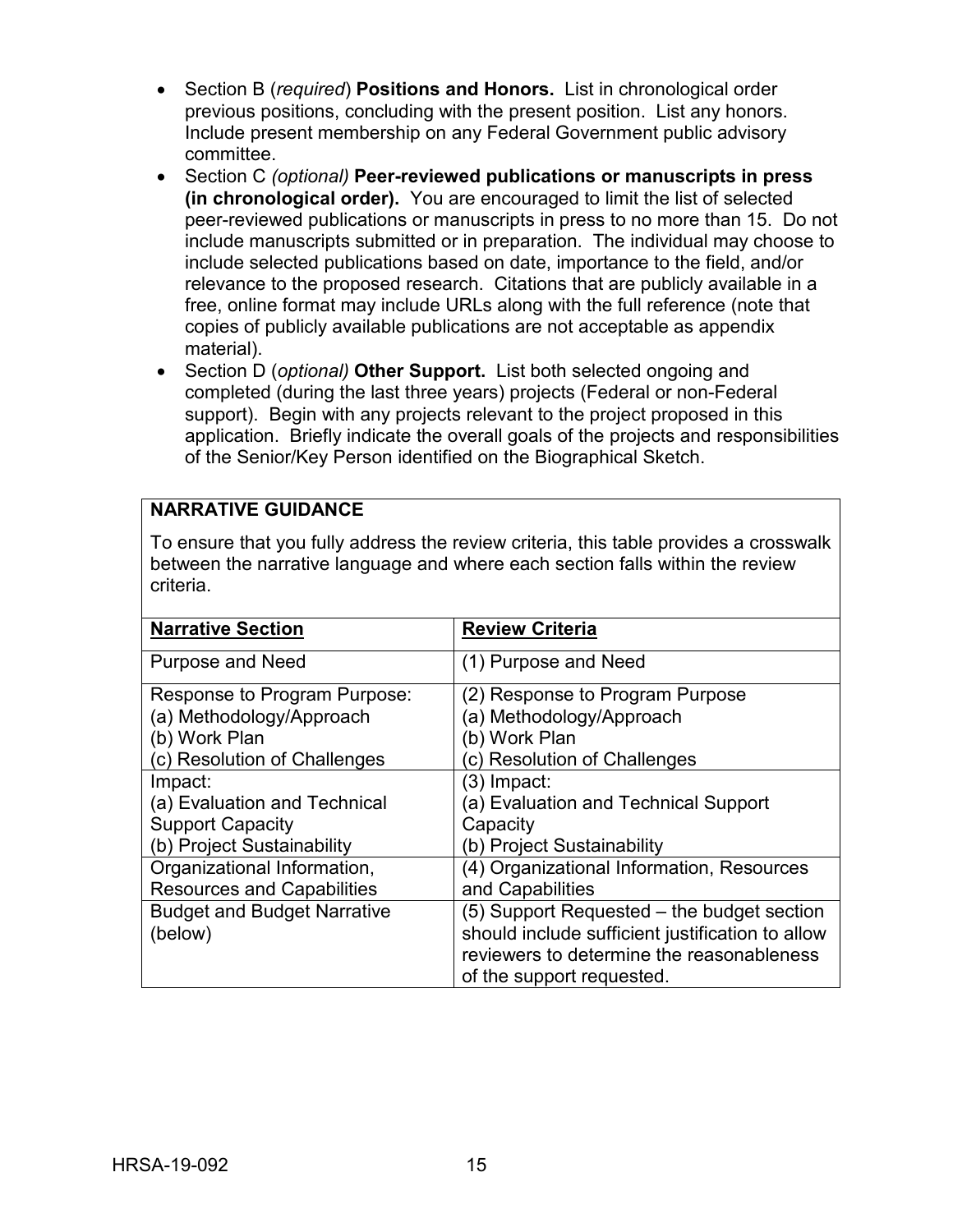#### <span id="page-19-0"></span>*iii. Budget*

See Section 4.1.iv of HRSA's *SF-424 R&R [Application Guide.](http://www.hrsa.gov/grants/apply/applicationguide/sf424rrguidev2.pdf)* Please note: the directions offered in the *SF-424 R&R [Application Guide](http://www.hrsa.gov/grants/apply/applicationguide/sf424rrguidev2.pdf)* may differ from those offered by Grants.gov. Follow the instructions included the *R&R Application Guide* and the additional budget instructions provided below. A budget that follows the *R&R Application Guide* will ensure that, if HRSA selects the application for funding, you will have a well-organized plan, and by carefully following the approved plan can avoid audit issues during the implementation phase.

**Reminder:** The Total Project or Program Costs are the total allowable costs (inclusive of direct **and** indirect costs) incurred by the recipient to carry out a HRSAsupported project or activity. Total project or program costs include costs charged to the award and costs borne by the recipient to satisfy a matching or cost-sharing requirement, as applicable.

The Department of Defense and Labor, Health and Human Services, and Education Appropriations Act, 2019 and Continuing Appropriations Act, 2019 (P.L. 115-245), Division B, § 202 states, "None of the funds appropriated in this title shall be used to pay the salary of an individual, through a grant or other extramural mechanism, at a rate in excess of Executive Level II." Please see Section 4.1.iv Budget – Salary Limitation of HRSA's *SF-424 R&R [Application Guide](http://www.hrsa.gov/grants/apply/applicationguide/sf424rrguidev2.pdf)* for additional information. Note that these or other salary limitations may apply in the following fiscal year, as required by law.

Indirect costs under training awards to organizations other than state, local or Indian tribal governments will be budgeted and reimbursed at 8 percent of modified total direct costs rather than on the basis of a negotiated rate agreement, and are not subject to upward or downward adjustment. Direct cost amounts for equipment, tuition and fees, and sub-grants and subcontracts in excess of \$25,000 are excluded from the direct cost base for purposes of this calculation.

#### <span id="page-19-1"></span>*iv. Budget Justification Narrative*

See Section 4.1.v. of HRSA's *SF-424 R&R [Application Guide.](http://www.hrsa.gov/grants/apply/applicationguide/sf424rrguidev2.pdf)* In addition, the NEPQR-VNPC Training Program requires the following:

*Participant/Trainee Support Costs*: For applicants with participant/trainee support costs, list tuition/fees/health insurance, stipends, travel, subsistence, other, and the number of participants/trainees. Ensure that your budget breakdown separates these trainee costs, and includes a separate sub-total entitled "total Participant/Trainee Support Costs" which includes the summation of all trainee costs.

*Consultant Services:* If you are using consultant services, list the total costs for all consultant services. In the budget justification, identify each consultant, the services he/she will perform, the total number of days, travel costs, and the total estimated costs.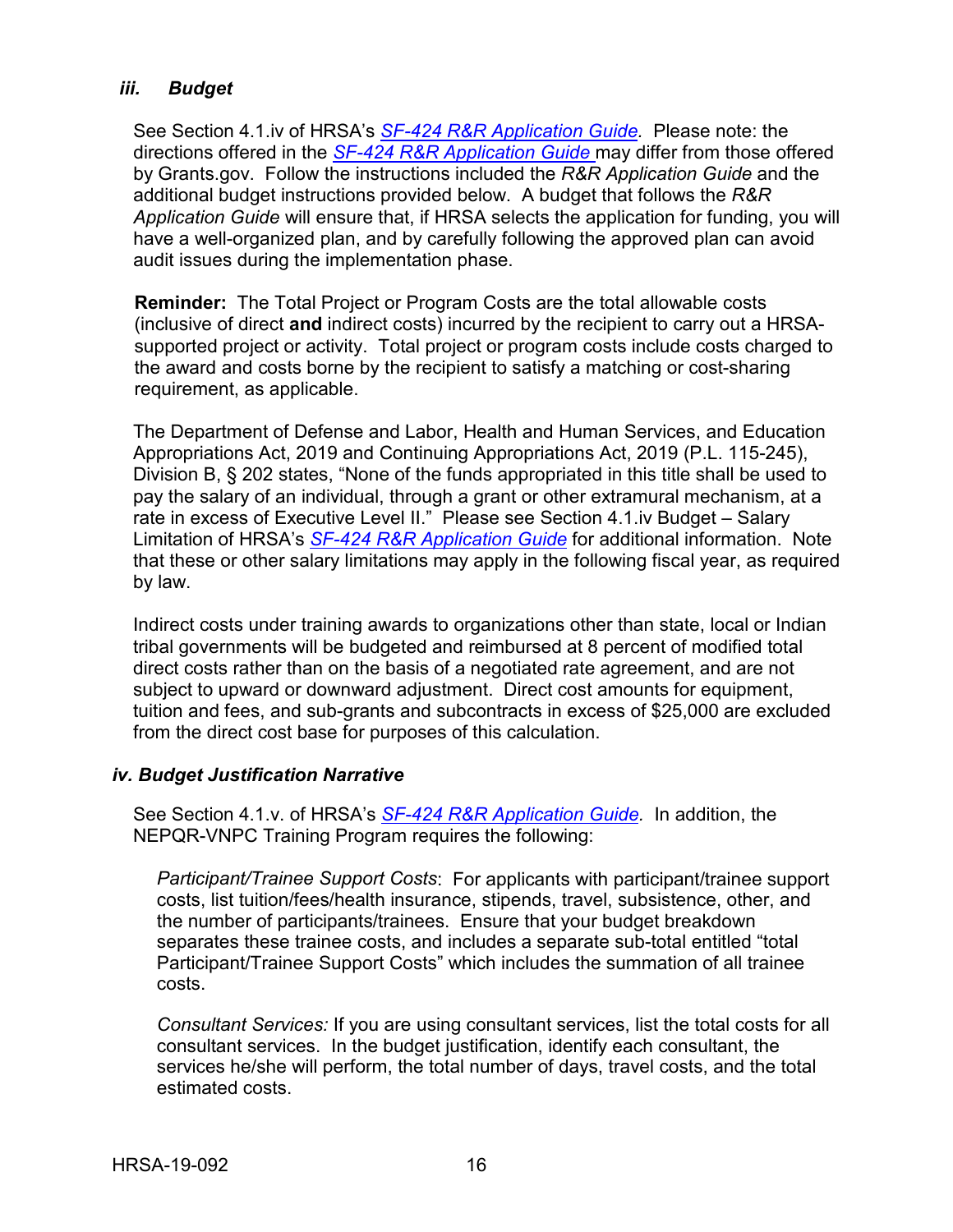#### <span id="page-20-0"></span>*v. Attachments*

Please provide the following items in the order specified below to complete the content of the application. **Unless otherwise noted, attachments count toward the application page limit.** Indirect cost rate agreements and proof of non-profit status (if applicable) will not count toward the page limit. You must clearly label **each attachment**.

#### *Attachment 1: Accreditation Documentation (Required)*

The applicant organization must provide for all affiliated nursing programs: (1) a statement that they hold continuing accreditation from the relevant accrediting body and are not on probation, (2) the name of the accrediting body, (3) the date of initial accreditation, (4) the date of the next expected accrediting body review (or expiration date of current accreditation), and (5) a web link to the accreditation information on the accrediting body website (if available.) The full letter of accreditation is not required. Applicants on provisional accreditation status must provide proof of this status. Applicants whose accreditation status cannot be verified will be **considered nonresponsive and deemed ineligible under this funding notice**.

#### *Attachment 2: Work Plan (Required)*

Attach the work plan for the project that includes all information detailed in Section IV.ii. Project Narrative.

#### *Attachment 3: Staffing Plan and Job Descriptions for Key Personnel (Required) See Section 4.1 of HRSA's [SF-424 R&R Application Guide\)](http://www.hrsa.gov/grants/apply/applicationguide/sf424rrguidev2.pdf)*

Keep each job description to one page in length as much as is possible. Include the role, responsibilities, and qualifications of proposed project staff. Applicants shall identify only **one** Project Director who must be a licensed RN.

#### *Attachment 4: Letters of Agreement, Memoranda of Understanding, and/or Description(s) of Proposed/Existing Contracts (As applicable)*

Provide documents that describe working relationships between your organization and the required partner organization(s).

- If your organization is an accredited school of nursing, you must submit documentation of your partnership with community-based primary care sites (e.g., FQHCs, Rural Health Clinics).
- If your organization is a health care facility, you must submit documentation of your partnership with an accredited school of nursing.

You may also include documentation of partnerships with other health and community-based organizations, including but not limited to state or local health departments, Department of Veterans Affairs medical facilities, Area Health Education Centers, AIDS Education and Training Centers, and Public Health Training Centers.

Letters of support must be from someone who holds the authority to speak for the organization or department (CEO, Chair, etc.), must specifically indicate understanding of the project and a commitment to the project, including any resource commitments (in-kind services, dollars, staff, space, equipment, etc.).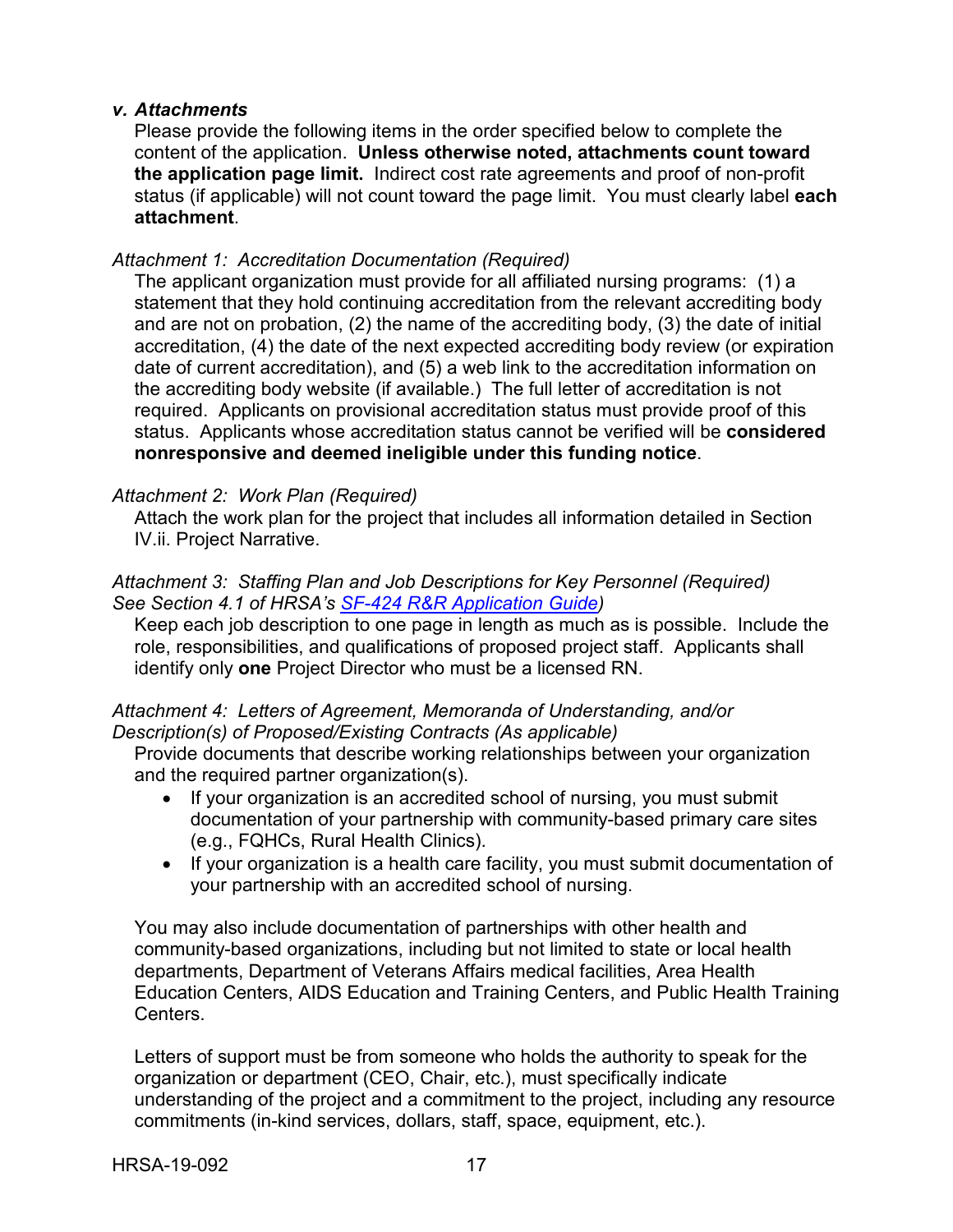Documents that confirm actual or pending contractual or other agreements should clearly describe the roles of the contractors and any deliverable. Letters of agreement must be signed and dated.

*Attachment 5: Project Organizational Chart (Required)*

Provide a one-page figure that depicts the organizational structure of the project (not the applicant organization).

*Attachment 6: Logic Model (Required)*

You must provide a Logic Model that presents the conceptual framework for your project.

*Attachment 7: Tables, Charts, etc. (As applicable)*

To give further details about the proposal (e.g., Gantt or PERT charts, flow charts, etc.).

*Attachment 8: Maintenance of Effort (MoE) Documentation (Required)*

Applicants must provide a baseline aggregate expenditure for the prior fiscal year and an estimate for the next fiscal year using a chart similar to the one below. HRSA will enforce statutory MoE requirements through all available mechanisms.

| <b>FY 2018 (Actual)</b><br>FY 19 (Estimated)                                                                                                                                                                                                      |  |
|---------------------------------------------------------------------------------------------------------------------------------------------------------------------------------------------------------------------------------------------------|--|
| Estimated current FY19 non-federal<br>Actual prior FY18 non-federal funds,<br>including in-kind, expended for<br>funds, including in-kind, designated for<br>activities proposed in this application.<br>activities proposed in this application. |  |
| Amount: \$<br>Amount: \$                                                                                                                                                                                                                          |  |

*Attachment 9: Request for Funding Preference (As applicable)*

To receive a funding preference, include information and data supporting your request for the funding preference as requested in Section V.2.

*Attachment 10: Other Relevant Documents (As applicable)*

#### <span id="page-21-0"></span>*3. Dun and Bradstreet Data Universal Numbering System (DUNS) Number and System for Award Management*

You must obtain a valid DUNS number, also known as the Unique Entity Identifier for your organization/agency and provide that number in your application. You must also register with the System for Award Management (SAM) and continue to maintain active SAM registration with current information at all times during which you have an active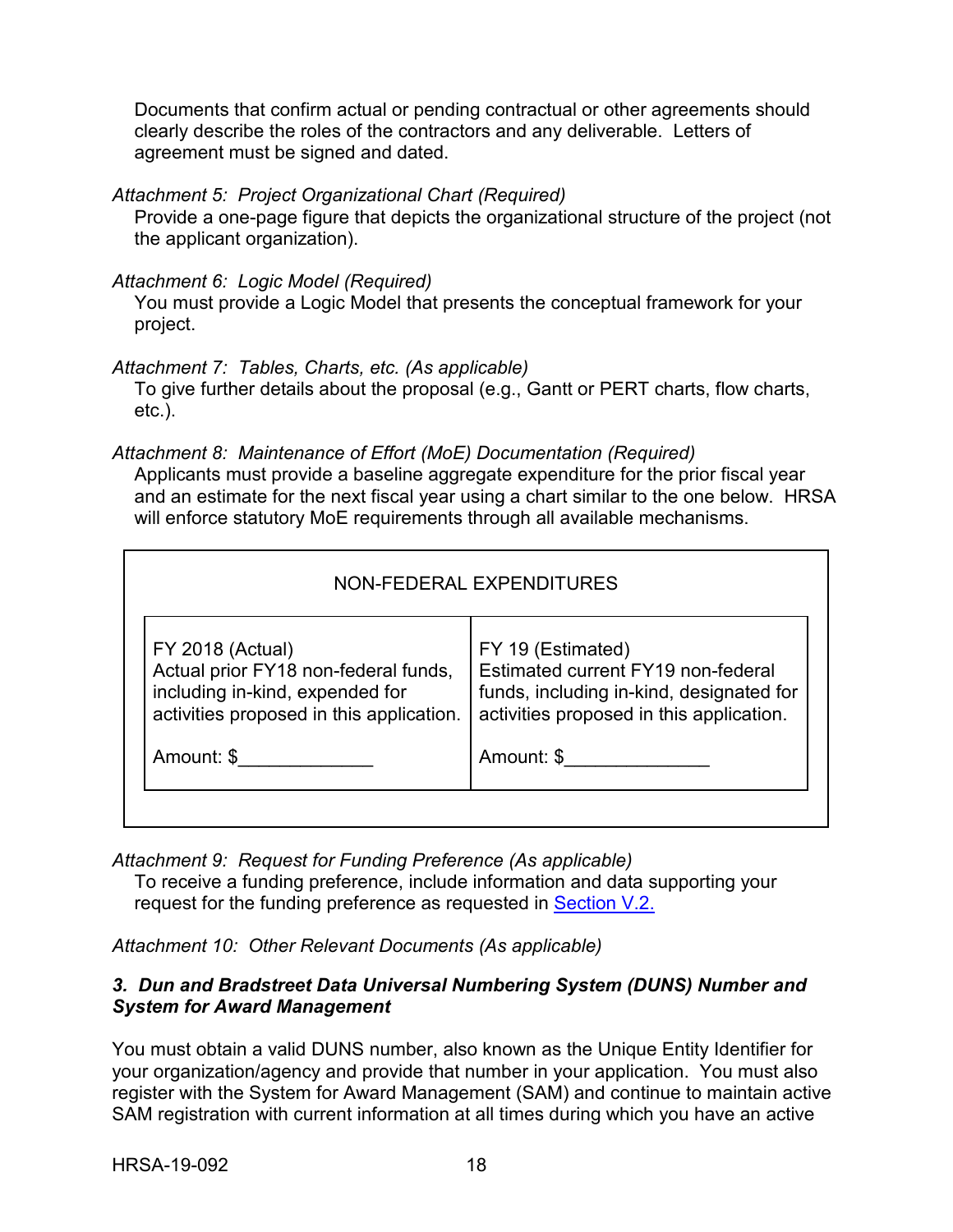federal award or an application or plan under consideration by an agency (unless the applicant is an individual or federal agency that is exempted from those requirements under 2 CFR § 25.110(b) or (c), or has an exception approved by the agency under 2 CFR § 25.110(d))**.**

HRSA may not make an award to an applicant until the applicant has complied with all applicable DUNS and SAM requirements and, if an applicant has not fully complied with the requirements by the time HRSA is ready to make an award, HRSA may determine that the applicant is not qualified to receive an award and use that determination as the basis for making an award to another applicant.

If you have already completed Grants.gov registration for HRSA or another federal agency, confirm that the registration is still active and that the Authorized Organization Representative (AOR) has been approved.

The Grants.gov registration process requires information in three separate systems:

- Dun and Bradstreet [\(http://www.dnb.com/duns-number.html\)](http://www.dnb.com/duns-number.html)
- System for Award Management (SAM) [\(https://www.sam.gov\)](https://www.sam.gov/)
- Grants.gov [\(https://www.grants.gov/\)](https://www.grants.gov/)

For further details, see Section 3.1 of HRSA's *SF-424 R&R [Application Guide.](http://www.hrsa.gov/grants/apply/applicationguide/sf424rrguidev2.pdf)*

**UPDATED SAM.GOV ALERT:** For your SAM.gov registration, you must submit a notarized letter appointing the authorized Entity Administrator. The review process changed for the Federal Assistance community on June 11, 2018. Read the [updated](https://www.gsa.gov/about-us/organization/federal-acquisition-service/office-of-systems-management/integrated-award-environment-iae/sam-update)  [FAQs](https://www.gsa.gov/about-us/organization/federal-acquisition-service/office-of-systems-management/integrated-award-environment-iae/sam-update) to learn more.

**If you fail to allow ample time to complete registration with SAM or Grants.gov, you will not be eligible for a deadline extension or waiver of the electronic submission requirement.**

#### <span id="page-22-0"></span>**4. Submission Dates and Times**

#### **Application Due Date**

The due date for applications under this NOFO is *March 8, 2019 at 11:59 p.m. Eastern Time*. HRSA suggests submitting applications to Grants.gov at least **3 days before the deadline** to allow for any unforeseen circumstances.

See Section 8.2.5 – Summary of emails from Grants.gov in HRSA's *[SF-424](http://www.hrsa.gov/grants/apply/applicationguide/sf424rrguidev2.pdf) R&R [Application Guide](http://www.hrsa.gov/grants/apply/applicationguide/sf424rrguidev2.pdf)* for additional information.

#### <span id="page-22-1"></span>**5. Intergovernmental Review**

The NEPQR-VNPC Training Program is not a program subject to the provisions of Executive Order 12372, as implemented by 45 CFR part 100.

See Section 4.1 ii of HRSA's *SF-424 R&R [Application Guide](http://www.hrsa.gov/grants/apply/applicationguide/sf424rrguidev2.pdf)* for additional information.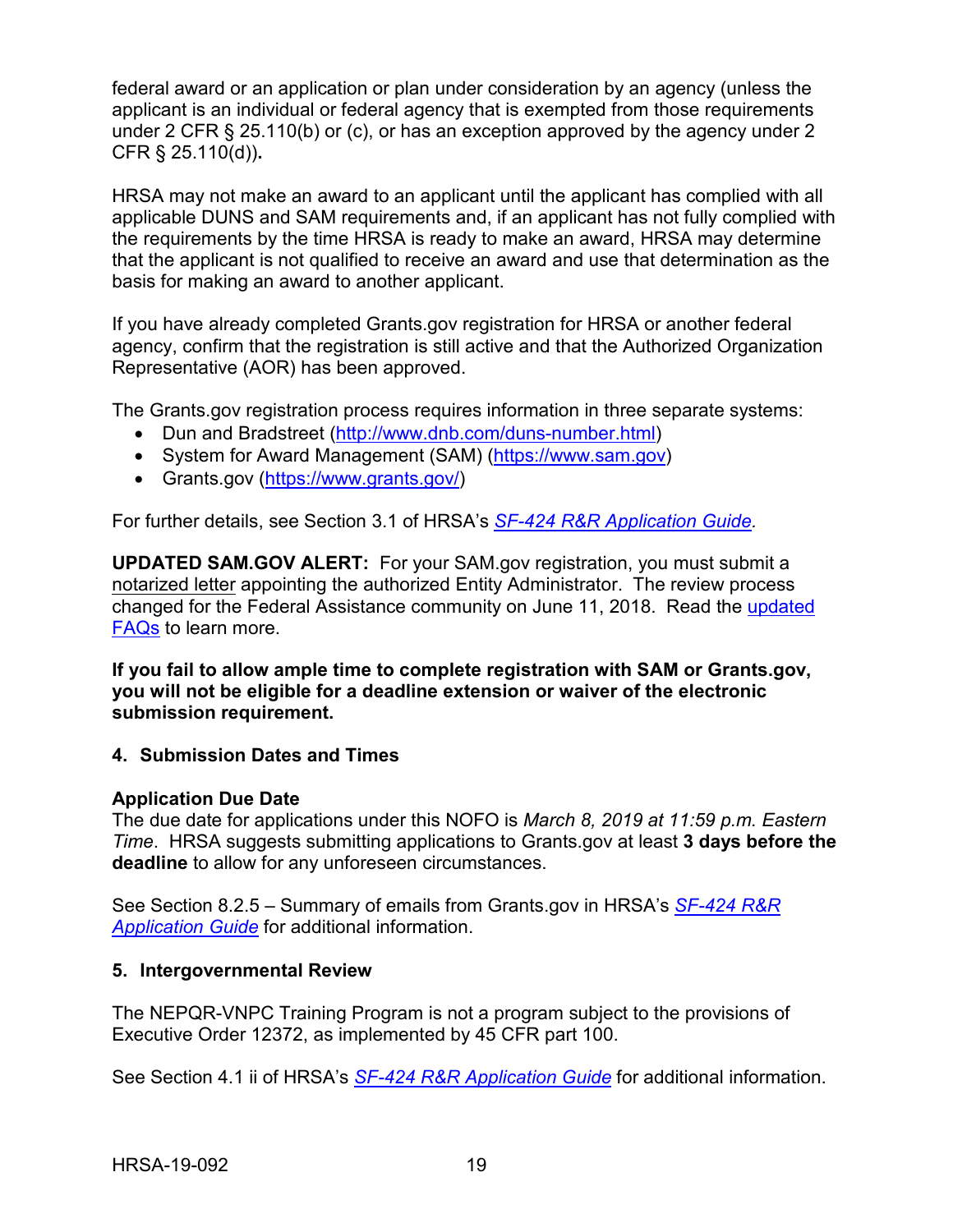## <span id="page-23-0"></span>**6. Funding Restrictions**

You may request funding for a period of performance of up to 3 years, at no more than \$500,000 per year (inclusive of direct **and** indirect costs). Awards to support projects beyond the first budget year will be contingent upon Congressional appropriation, satisfactory progress in meeting the project's objectives, and a determination that continued funding would be in the best interest of the Federal Government.

The Department of Defense and Labor, Health and Human Services, and Education Appropriations Act, 2019 and Continuing Appropriations Act, 2019 (P.L. 115-245), Division B, § 202 apply to this program. Please see Section 4.1 of HRSA's *[SF-424](http://www.hrsa.gov/grants/apply/applicationguide/sf424rrguidev2.pdf) R&R [Application Guide](http://www.hrsa.gov/grants/apply/applicationguide/sf424rrguidev2.pdf)* for additional information. Note that these or other restrictions will apply in the following fiscal year, as required by law.

You cannot use funds under this notice for the following purposes:

- a. Subsidies or paid release time for project faculty (paid release refers to administratively authorized time spent away from the employee's normal job responsibilities to participate in other institution sponsored or sanctioned programs without loss of pay and without charge to paid time off (PTO) leave. Release time is considered work time; therefore, such time is counted when computing overtime. For the purpose of this NOFO, activities related to the funded project are considered normal job responsibilities for the personnel budgeted on the grant. Grant funds cannot be used to support paid release time that is not related to the funded project. This is also applicable to the payment of temporary personnel who are budgeted on this grant.)
- b. Payment of temporary personnel replacement costs for the time faculty/ preceptors/participants are away from usual worksite during involvement in project activities
- c. Laboratories
- d. Construction or renovations
- e. Provision of child care/child care costs
- f. Foreign travel
- g. Accreditation, credentialing, licensing, certification exam fees, and franchise fees and expenses
- h. Preadmission costs including college entrance exam costs
- i. Promotional items and memorabilia; and animal laboratories

You are required to have the necessary policies, procedures, and financial controls in place to ensure that your organization complies with all legal requirements and restrictions applicable to the receipt of federal funding, including statutory restrictions on use of funds for lobbying, executive salaries, gun control, abortion, etc. Like those for all other applicable grants requirements, the effectiveness of these policies, procedures, and controls is subject to audit.

All program income generated as a result of awarded funds must be used for approved project-related activities. The program income alternative(s) applied to the award(s) under the program will be the addition/additive alternative. You can find post-award requirements for program income at [45 CFR § 75.307.](http://www.ecfr.gov/cgi-bin/retrieveECFR?gp=1&SID=4d52364ec83fab994c665943dadf9cf7&ty=HTML&h=L&r=PART&n=pt45.1.75)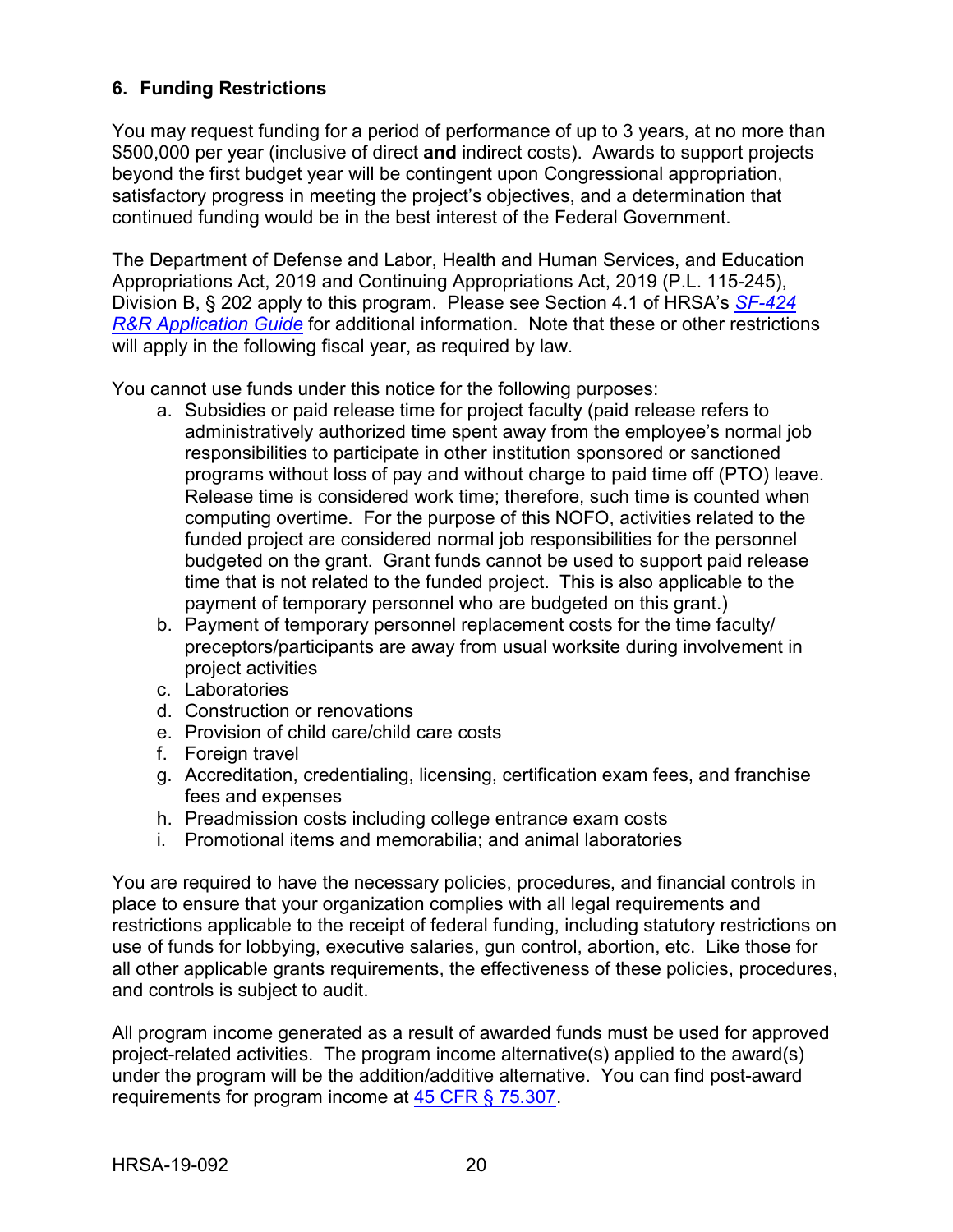# <span id="page-24-0"></span>**V. Application Review Information**

#### <span id="page-24-1"></span>**1. Review Criteria**

HRSA has procedures for assessing the technical merit of applications to provide for an objective review of applications and to assist you in understanding the standards against which your application will be judged. HRSA has critical indicators for each review criterion to assist you in presenting pertinent information related to that criterion and to provide the reviewer with a standard for evaluation. See the review criteria outlined below with specific detail and scoring points.

These criteria are the basis upon which the reviewers will evaluate and score the merit of the application. The entire proposal will be considered during objective review,

Review criteria are used to review and rank applications. The NEPQR-VNPC Training Program has five review criteria:

#### *Criterion 1: PURPOSE AND NEED (15 points) – Corresponds to Section IV's Purpose and Need*

Reviewers will consider the quality and extent to which you demonstrate:

- A compelling need to support RN workforce readiness for practice, recruitment and retention in community-based primary care teams;
- Gaps in, or demonstrated success at addressing, the educational and training needs of the current and future primary care RN workforce in the defined service area;
- Significance of gaps and compelling unique needs of veteran RN students by the use of data and other supportive evidence;
- Gaps in, or demonstrated success at addressing, the primary care competencies of faculty/preceptors;
- Significance of health status indicators, health disparities and the social determinants of health as evidence for the need for primary care in the defined service area; and
- Gaps and needs of the current RN workforce that significantly inhibit delivery of comprehensive, culturally competent, primary and preventive care to civilian and military patient populations.

*Criterion 2: RESPONSE TO PROGRAM PURPOSE (35 points) – Corresponds to Section IV's Response to Program Purpose Sub-section (a) Methodology/Approach, Sub-section (b) Work Plan and Sub-section (c) Resolution of Challenges*

*Criterion 2 (a): METHODOLOGY/APPROACH (15 points) – Corresponds to Section IV's Response to Program Purpose Sub-section (a) Methodology/Approach* The application will be evaluated on the extent to which you demonstrate an understanding of the program requirements and expectations, and the extent to which the proposed goals, objectives, and activities will address the needs highlighted in the Purpose and Needs section. Reviewers will consider the extent to which you demonstrate: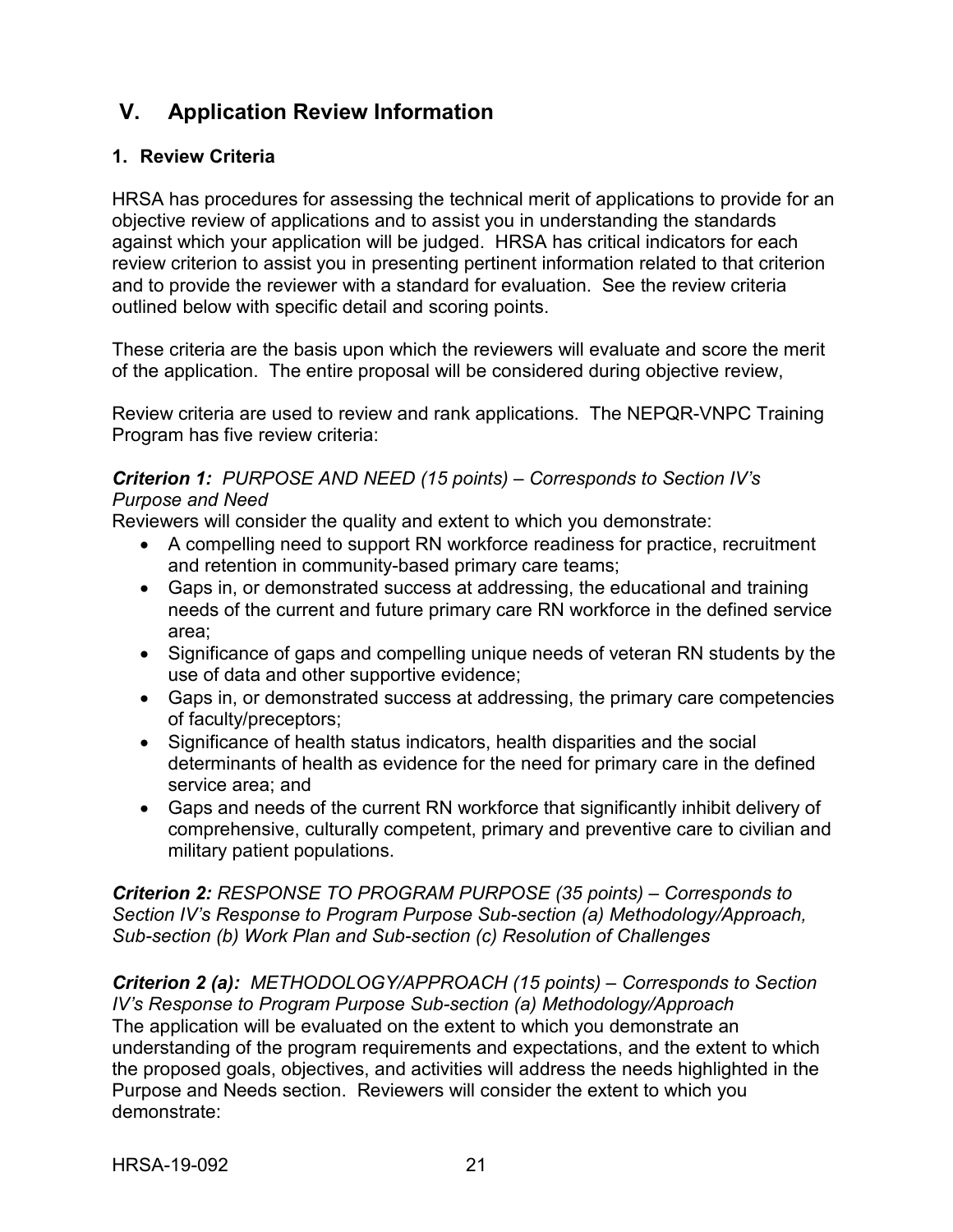- The overall approach aligns with the stated purpose of the funding opportunity;
- Clinical training experiences likely to yield graduates ready to practice in community-based primary care teams – including duration, role/skill set, location, and team composition, and also aligns with CMS's tenets of a transformed delivery system;4
- Designed ongoing professional development for current RNs and preceptors that incorporates the knowledge, skills, and experience needed to practice at the full scope of their license as well as military cultural competency and veterans' health care needs;
- Didactic and/or clinical curricula that aligns with the Quad Council's Community/Public Health Nursing competencies;[17](#page-25-0)
- Strategies for recruitment, placement and retention of current and future RNs likely to practice in community-based primary care in medically underserved communities;
- Approaches that are likely to address the physical, emotional, and environmental issues that may be unique to veterans that could potentially impact learning, negatively interfere with program completion, and deter gainful employment in nursing after graduation;
- Preparation of faculty/preceptors to educate veteran RN students in primary care knowledge, skills, and perspective;
- A reasonable timeline to enhance didactic curricula and initiate longitudinal clinical training experiences that maximizes impact;
- Use of telehealth technology where appropriate;
- Scope of impact number of veteran RN students, current RNs and faculty/preceptors supported during the 3-year project period;
- Workforce models that facilitate interprofessional students, clinicians and staff working to the full extent of their education and scope of practice; and
- A logic model that clearly connects the activities, short- and long-term outcomes, and goals of the program.

#### *Criterion 2 (b): WORK PLAN (10 points) – Corresponds to Section IV's Response to Program Purpose Sub-section (b) Work Plan*

Reviewers will consider the extent to which you:

- Outline a clear, comprehensive, and specific set of activities, timeframes, deliverables, and key partners to ensure successful implementation of the project;
- Develop a work plan that accounts for all functions or activities identified in the application;
- Describe the activities, timeframes, deliverables, and key partners required during the grant period of performance to address the needs described in the Purpose and Need section; and
- Explain how the work plan is appropriate for the program design and how the targets fit into the overall implementation timeline.

<span id="page-25-0"></span> $\overline{a}$ <sup>17</sup> Quad Council Coalition Competency Review Task Force. (2018). Community/Public Health Nursing Competencies.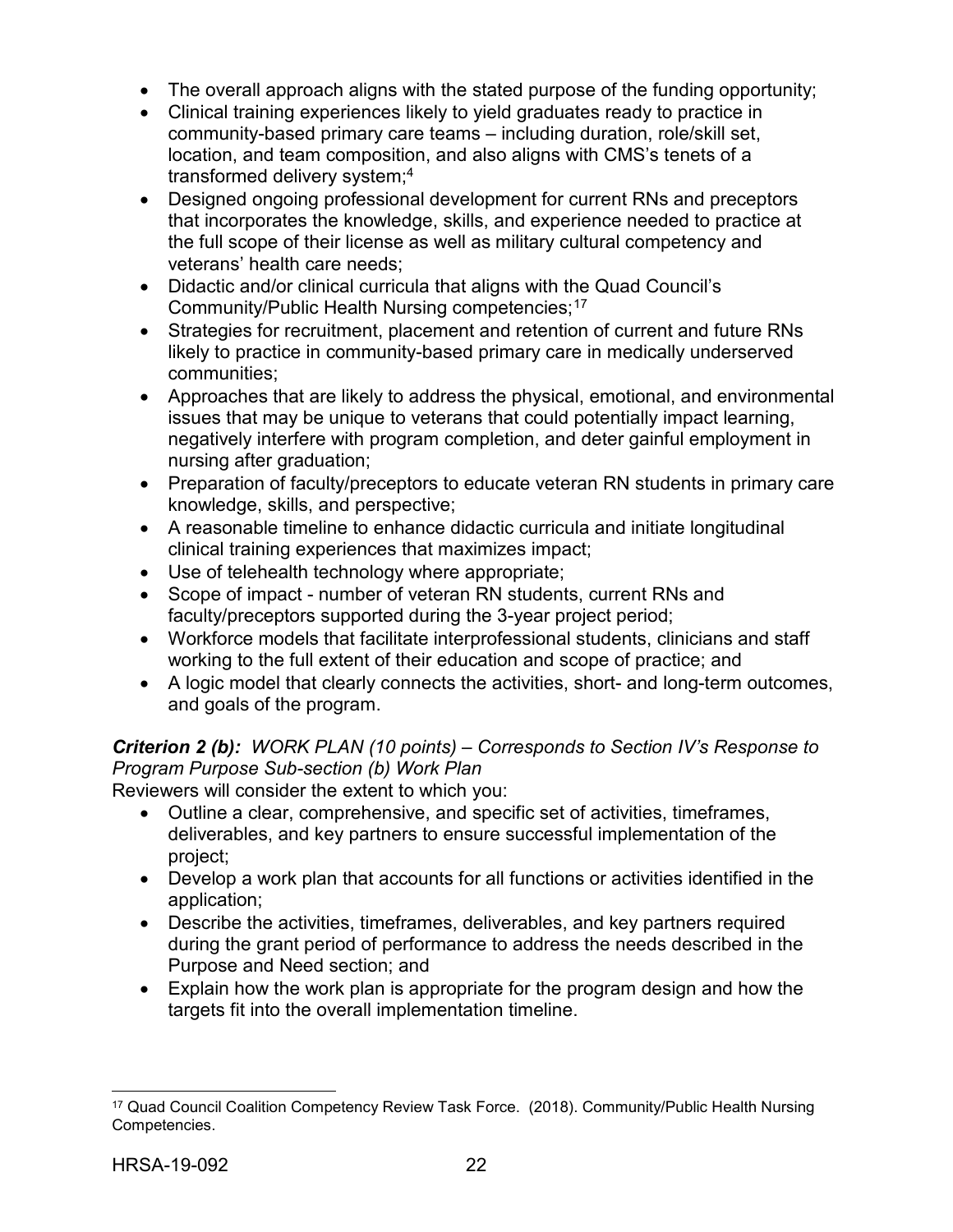*Criterion 2 (c): RESOLUTION OF CHALLENGES (10 points) – Corresponds to Section IV's Response to Program Purpose Sub-section (c) Resolution of Challenges* Reviewers will consider the extent to which you:

- Describe the full breadth of potential obstacles and challenges likely to be encountered during the design and implementation of the activities described in the work plan; and
- Outline a reasonable and actionable plan and innovative approaches to address the challenges identified above.

*Criterion 3: IMPACT (25 points) – Corresponds to Section IV's Impact Sub-section (a) Evaluation and Technical Support Capacity, and Sub-section (b) Project Sustainability*

*Criterion 3(a): EVALUATION AND TECHNICAL SUPPORT CAPACITY (10 points) – Corresponds to Section IV's Impact Sub-section (a) Evaluation and Technical Support Capacity* 

Reviewers will consider the extent to which you are able to effectively report on the measurable outcomes requested. This includes both your internal program performance evaluation plan and HRSA's required performance measures, as outlined in the corresponding Project Narrative Section IV's Impact sub-section (a). Specific criteria include:

- The overall quality of the evaluation plan (descriptions of the inputs, key processes, variables to be measured, expected outcomes of the funded activities, and how key measures will be reported);
- Demonstrated expertise, experience, and the technical capacity to incorporate collected data into program operations to ensure continuous quality improvement;
- The quality of the methods and proposed approach for using results, and how performance outcomes will inform program development and service delivery;
- The strength of your plan to utilize both quantitative and qualitative data to accurately and promptly inform quality improvement efforts, periodically review program progress, and make adjustments in order to optimize program output; and
- The extent to which the long-term impact of the project is tracked and measured to assess progress toward increasing the number of veteran RNs practicing at the full scope of their license in community-based primary care settings and the number of RNs with primary care expertise and skillsets tailored to address veterans' health care needs.

#### *Criterion 3 (b): PROJECT SUSTAINIBILITY (15 points) – Corresponds to Section IV's Impact Sub-section (b) Project Sustainability*

Reviewers will consider the extent to which you describe a reasonable and feasible plan for project sustainability after the period of federal funding ends, including:

- A business model that demonstrates the added value of veteran RNs on primary care teams;
- A commitment to ensure, to the extent possible, that the nursing workforce addresses students that reflect the populations served who are interested in primary care and community practice;
- The ongoing engagement of current and future RNs to advance the goals of the program;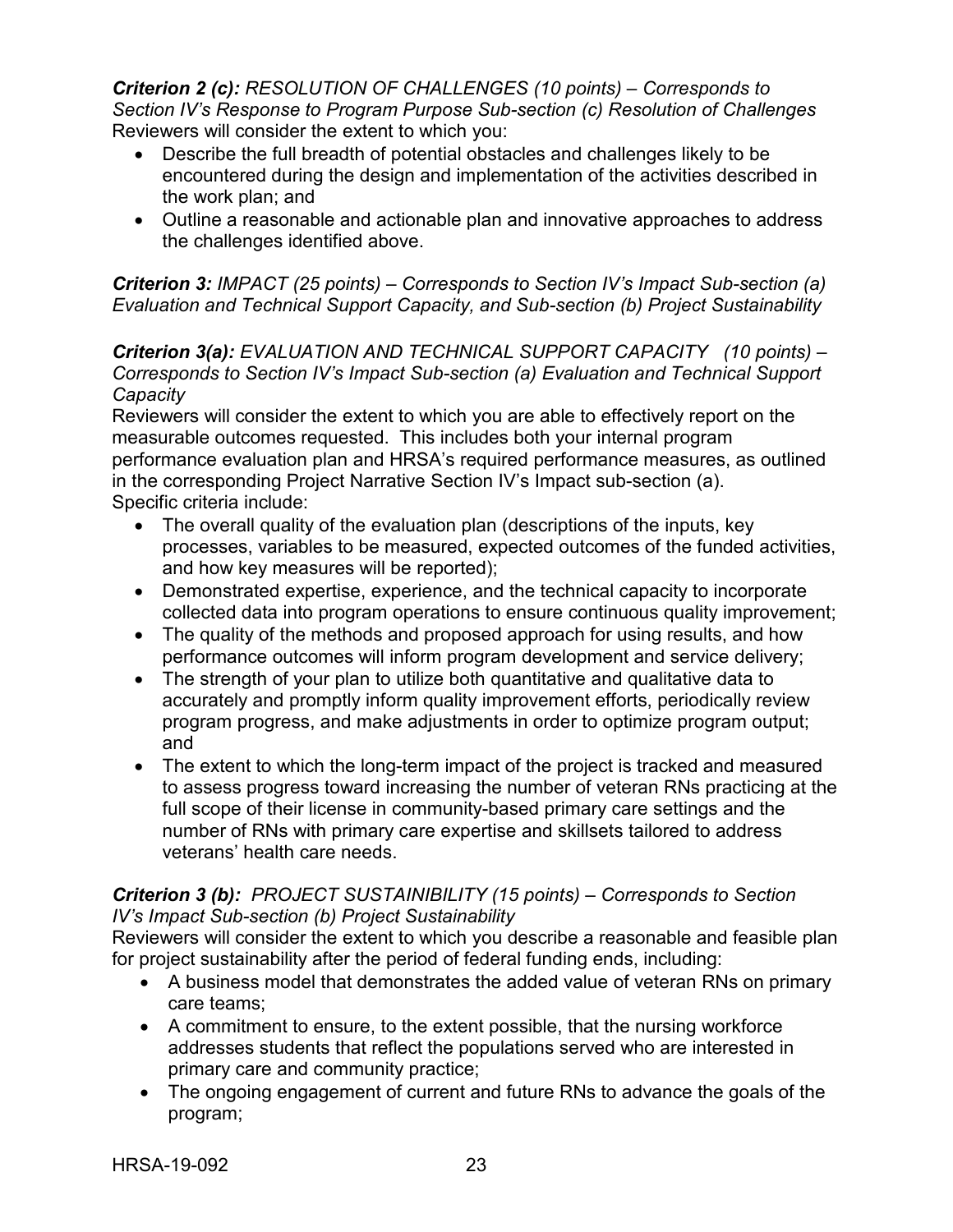- Targeted job placement services for graduates in community-based primary cares settings;
- Curricula/learning modules to support professional development;
- Strategies to build needed infrastructure and capacity to achieve efficient and sustainable primary care curricula and clinical training practices; and
- Dissemination of primary care nursing clinical competencies and replicable evidence-based best practices.

#### *Criterion 4: ORGANIZATIONAL INFORMATION, RESOURCES AND CAPABILITIES (15 points) – Corresponds to Section IV's Organizational Information, Resources and Capabilities*

Reviewers will consider the extent to which project personnel are qualified by training and/or experience to implement and carry out the project. This will be evaluated both through your project narrative as well as through your attachments. Reviewers will also consider the extent to which you clearly articulate:

- The quality and availability of facilities and personnel to fulfill the programmatic, fiscal, and administrative needs and requirements of the proposed project (include the project's organizational chart);
- Ability to accommodate telehealth technologies;
- The collaborative development of a shared vision, outcomes, and goals of the partnership;
- The partnership's capabilities and ability to leverage institutional resources to maximize project success;
- The partnership's commitment to a systematic approach to didactic and clinical training of veteran RNs in primary care teams;
- The partnership's commitment to rural and underserved communities;
- The partnership's capacity to engage internal and external stakeholders to maximize project success;
- Evidence of specific collaboration and/or coordinated activities in support of the proposed project; and
- The roles and likelihood the Partnership Liaison will foster strategic partnerships and communication between academia and clinical practice (formal facilitator/feedback loop).

#### *Criterion 5: SUPPORT REQUESTED (10 points) – Corresponds to Section IV's Budget Justification Narrative and SF-424 R&R budget forms*

Reviewers will consider the reasonableness of the proposed budget for each year of the project period, in relation to the objectives, the complexity of the activities, and the anticipated results, including:

- The extent to which costs, as outlined in the budget and required resources sections, are reasonable given the scope of work;
- The extent to which key personnel have adequate time devoted to the project to ensure commitment and achieve project objectives as well as the impact of inkind support, if applicable;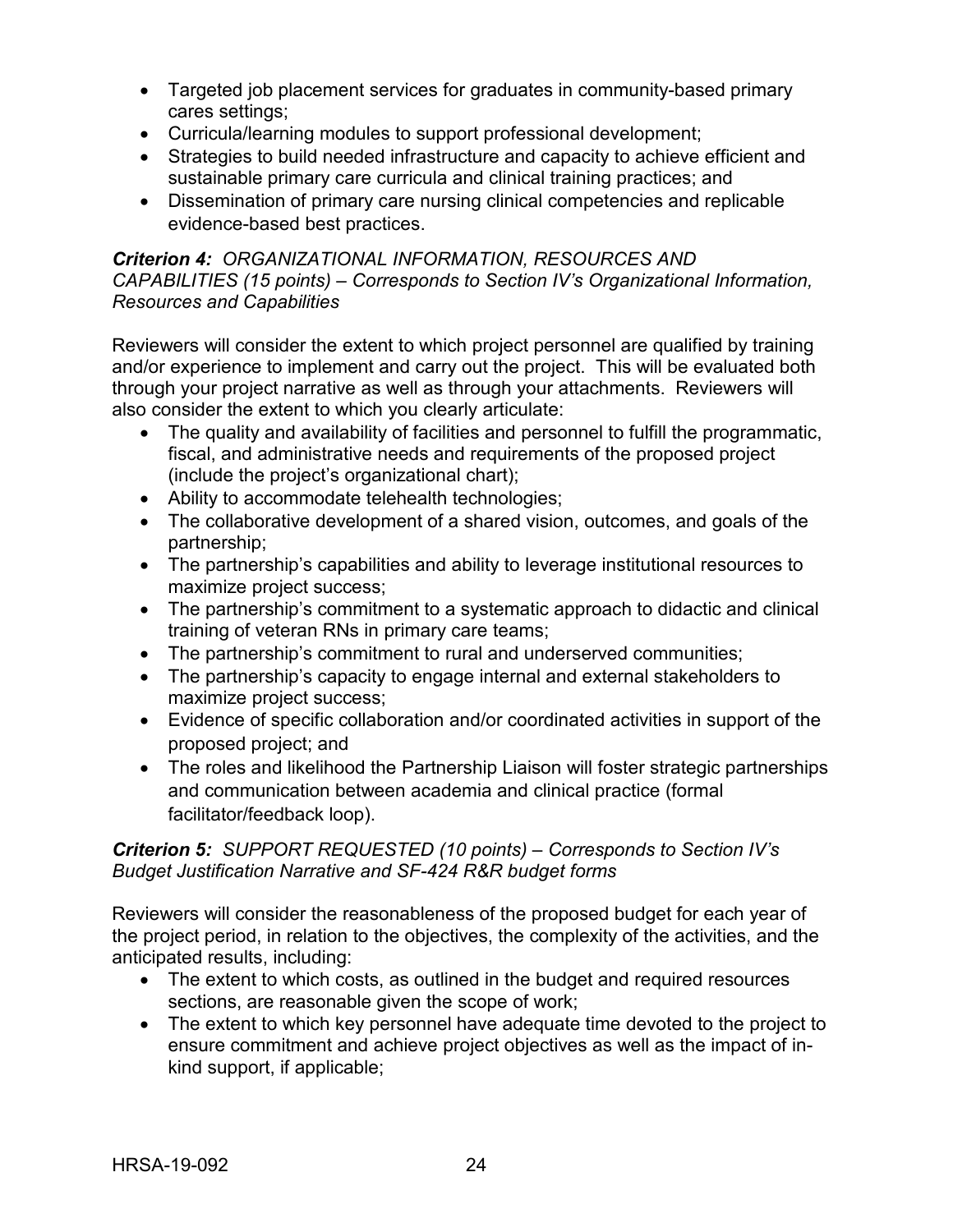- The proportion of program budget allotted to participant/trainee support, and the extent to which the costs are reasonable and supportive of the project objectives;
- The extent to which the application follows the program-specific budget guidelines under Section IV and the *SF-424 [R&R Application Guide,](http://www.hrsa.gov/grants/apply/applicationguide/sf424rrguidev2.pdf)* costs are clearly justified by a narrative description, includes an itemized cost breakdown, including the allowable indirect cost; and
- The extent to which the budget justification is clear and aligned with the proposed budget for each budget year, and includes a narrative description of all costs and itemized detailed cost breakdown.

## <span id="page-28-0"></span>**2. Review and Selection Process**

The independent review process provides an objective evaluation to the individuals responsible for making award decisions. The highest ranked applications receive consideration for award within available funding ranges. In addition to the ranking based on merit criteria, HRSA approving officials will apply the funding preferences listed below. HRSA may also consider assessment of risk and the other pre-award activities described in Section 3 below.

Please see Section 5.3 of HRSA's *SF-424 [R&R Application Guide](http://www.hrsa.gov/grants/apply/applicationguide/sf424rrguidev2.pdf)* for more details.

## **Funding Preferences**

This program provides a funding preference for some applicants as authorized by Section 805 of the Public Health Service Act (42 U.S.C. § 296d). Applicants receiving the preference will be placed in a more competitive position among applications that can be funded. Applications that do not receive a funding preference will receive full and equitable consideration during the review process. HRSA staff will determine the funding preference and will grant it to any qualified applicant that demonstrates that they meet the criteria for the preference(s) as follows:

Preference shall be given to applicants with projects that will substantially benefit rural or underserved populations, or help meet public health nursing needs in State or local health departments. For this competition, HRSA has interpreted "substantially benefit" to mean those projects that encompass clinical training at a site physically located in either (a) a rural primary care facility,<sup>[18](#page-28-1)</sup> (b) a primary care geographic Health Professional Shortage Area,<sup>[19](#page-28-2)</sup> and/or (c) a State or local health department.

Applicants should indicate in the program abstract their request for funding preference consideration. Only applications with **Attachment 9** will be considered for the funding preference. Applicants must supply the following information in **Attachment 9**:

• Name and physical address of the clinical training site(s) affiliated with proposed project;

 $\overline{a}$ 

<span id="page-28-2"></span><span id="page-28-1"></span><sup>&</sup>lt;sup>18</sup> HRSA Rural Health Grants Eligibility Analyzer: <u>https://datawarehouse.hrsa.gov/tools/analyzers/geo/Rural.aspx</u> <sup>19</sup> HRSA HPSA Find:<https://datawarehouse.hrsa.gov/tools/analyzers/hpsafind.aspx>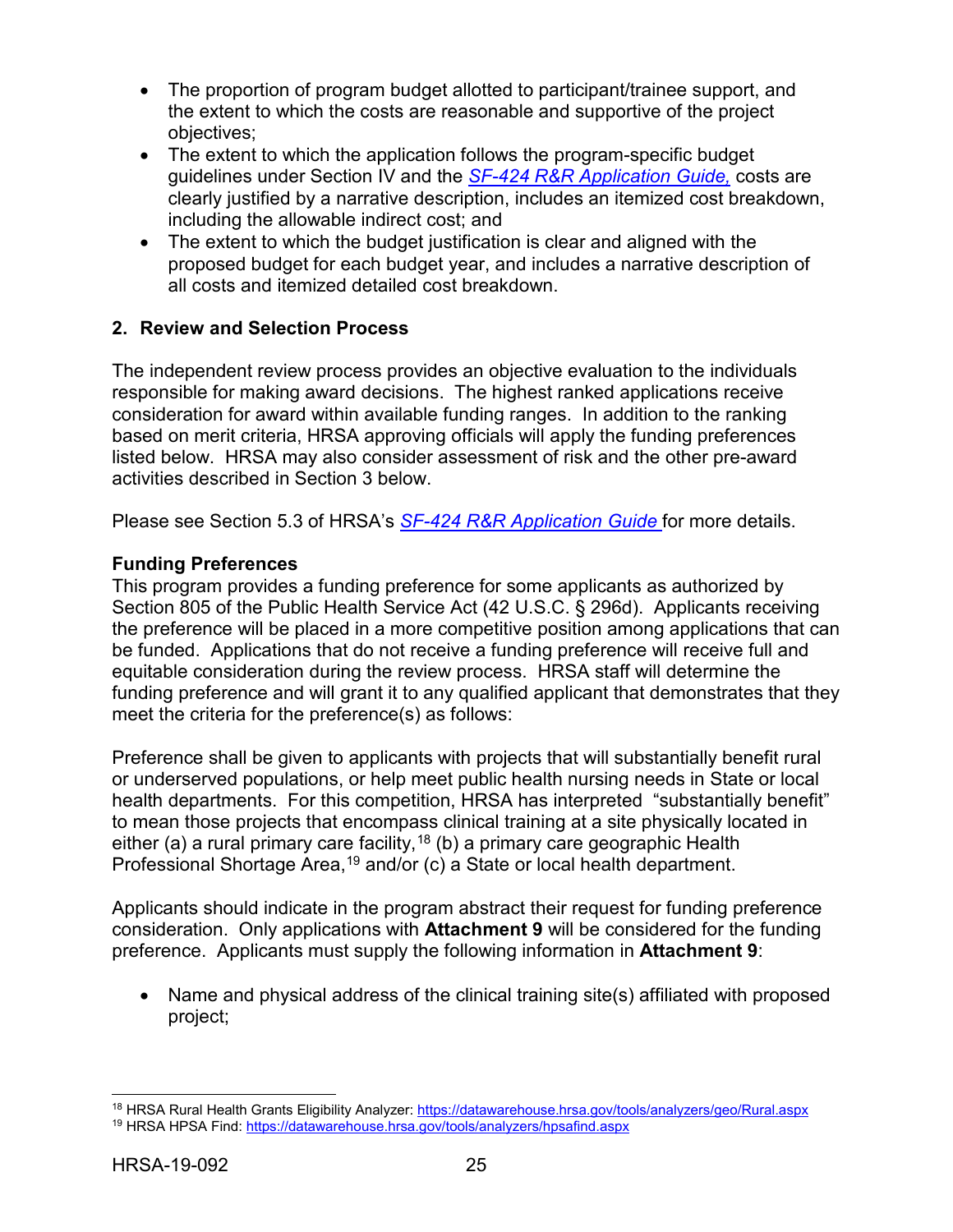- *For partnered clinical training sites in rural settings*, provide documentation of rural eligibility from the HRSA Rural Health Grants Eligibility Analyzer: [https://datawarehouse.hrsa.gov/tools/analyzers/geo/Rural.aspx;](https://datawarehouse.hrsa.gov/tools/analyzers/geo/Rural.aspx) and/or
- *For partnered clinical training sites in underserved settings*, provide documentation that the site qualifies as a primary care geographic HPSA from the HRSA HPSA Find Tool:

[https://datawarehouse.hrsa.gov/tools/analyzers/hpsafind.aspx;](https://datawarehouse.hrsa.gov/tools/analyzers/hpsafind.aspx) and/or

• *For partnered clinical training sites that help meet public health nursing needs in State or local health departments*, provide documentation that the site is a state or local health department accredited by the Public Health Accreditation Board: [http://www.phaboard.org/news-room/accredited-health](http://www.phaboard.org/news-room/accredited-health-departments/)[departments/](http://www.phaboard.org/news-room/accredited-health-departments/)

## <span id="page-29-0"></span>**3. Assessment of Risk and Other Pre-Award Activities**

HRSA may elect not to fund applicants with management or financial instability that directly relates to the organization's ability to implement statutory, regulatory or other requirements [\(45 CFR § 75.205\)](http://www.ecfr.gov/cgi-bin/retrieveECFR?gp=1&SID=4d52364ec83fab994c665943dadf9cf7&ty=HTML&h=L&r=PART&n=pt45.1.75).

HRSA reviews applications receiving a favorable objective review for other considerations that include past performance, as applicable, cost analysis of the project/program budget, assessment of your management systems, ensuring continued applicant eligibility, and compliance with any public policy requirements, including those requiring just-in-time submissions. HRSA may ask you to submit additional programmatic or administrative information (such as an updated budget or "other support" information) or to undertake certain activities (such as negotiation of an indirect cost rate) in anticipation of an award. However, even at this point in the process, such requests do not guarantee that HRSA will make an award. Following review of all applicable information, HRSA's approving and business management officials will determine whether HRSA can make an award, if special conditions are required, and what level of funding is appropriate.

Award decisions are discretionary and are not subject to appeal to any HRSA or HHS official or board.

Effective January 1, 2016, HRSA is required to review and consider any information about your organization that is in the [Federal Awardee Performance and Integrity](https://www.fapiis.gov/)  [Information System \(FAPIIS\).](https://www.fapiis.gov/) You may review and comment on any information about your organization that a federal awarding agency previously entered. HRSA will consider any of your comments, in addition to other information in [FAPIIS](https://www.fapiis.gov/) in making a judgment about your organization's integrity, business ethics, and record of performance under federal awards when completing the review of risk posed by applicants as described in [45 CFR § 75.205 HHS Awarding Agency Review of Risk](http://www.ecfr.gov/cgi-bin/text-idx?node=pt45.1.75)  [Posed by Applicants.](http://www.ecfr.gov/cgi-bin/text-idx?node=pt45.1.75)

HRSA will report to FAPIIS a determination that an applicant is not qualified (45 CFR § [75.212\)](http://www.ecfr.gov/cgi-bin/text-idx?node=pt45.1.75).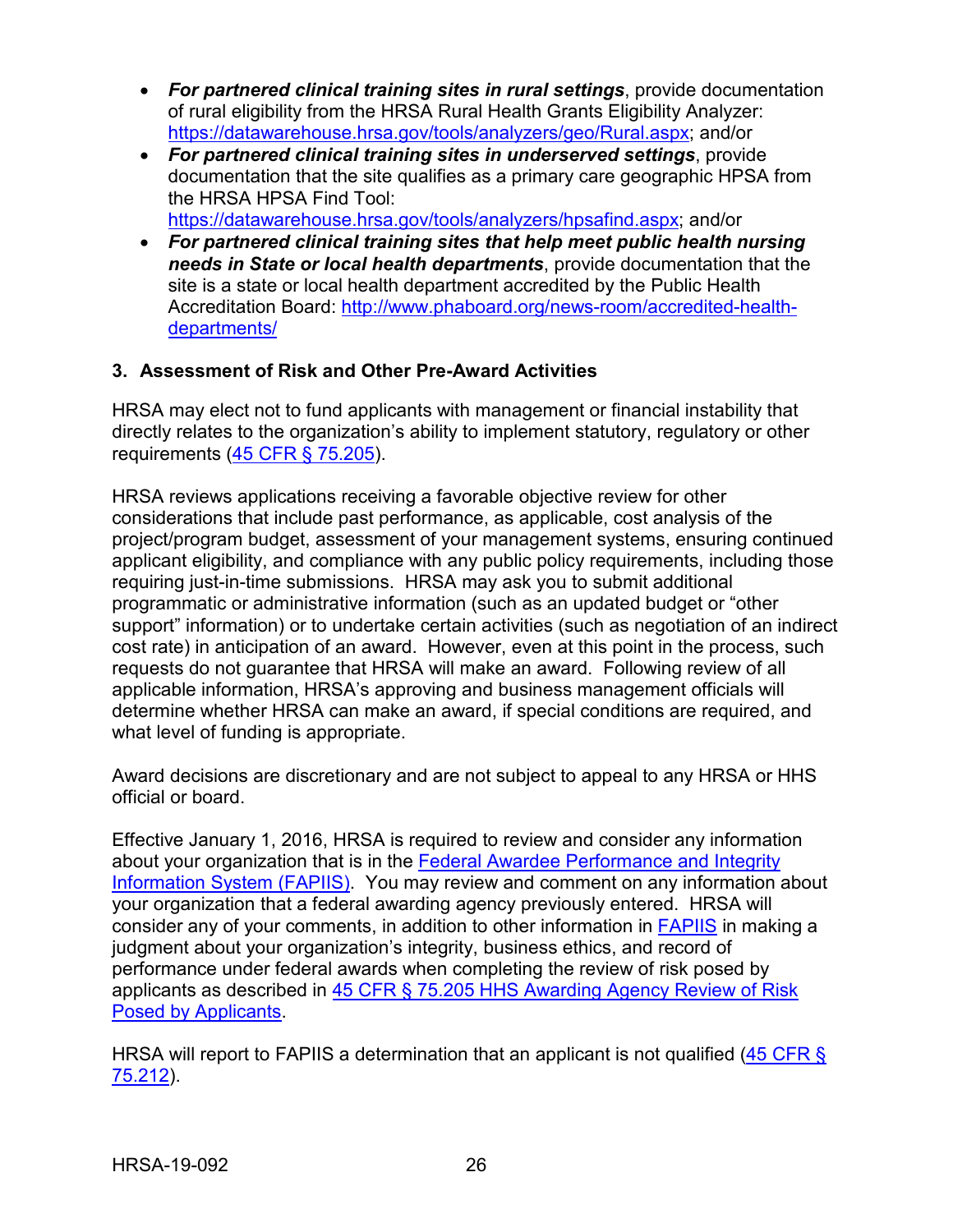## <span id="page-30-0"></span>**VI. Award Administration Information**

#### <span id="page-30-1"></span>**1. Award Notices**

HRSA will issue the Notice of Award prior to the start date of July 1, 2019. See Section 5.4 of HRSA's *SF-424 [R&R Application Guide](http://www.hrsa.gov/grants/apply/applicationguide/sf424rrguidev2.pdf)* for additional information.

#### <span id="page-30-2"></span>**2. Administrative and National Policy Requirements**

See Section 2.1 of HRSA's *SF-424 [R&R Application Guide](http://www.hrsa.gov/grants/apply/applicationguide/sf424rrguidev2.pdf)*.

#### **Requirements of Subawards**

The terms and conditions in the Notice of Award (NOA) apply directly to the recipient of HRSA funds. The recipient is accountable for the performance of the project, program, or activity; the appropriate expenditure of funds under the award by all parties; and all other obligations of the recipient, as cited in the NOA. In general, the requirements that apply to the recipient, including public policy requirements, also apply to subrecipients under awards. See  $45$  CFR  $\S$  75.101 Applicability for more details.

#### <span id="page-30-3"></span>**3. Reporting**

Award recipients must comply with Section 6 of HRSA's *SF-424 [R&R Application Guide](http://www.hrsa.gov/grants/apply/applicationguide/sf424rrguidev2.pdf)* **and** the following reporting and review activities:

1) **Progress Report(s).** The recipient must submit a progress report to HRSA on an **annual** basis. HRSA will verify that approved and funded applicants' proposed objectives are accomplished during each year of the project.

The Progress Report has two parts. The first part demonstrates recipient progress on program-specific goals. Recipients will provide performance information on project objectives and accomplishments, project barriers and resolutions, and will identify any technical assistance needs.

The second part collects information providing a comprehensive overview of recipient overall progress in meeting the approved and funded objectives of the project, as well as plans for continuation of the project in the coming budget period. The recipient should also plan to report on dissemination activities in the annual progress report.

Further information will be available in the award notice.

2) **Performance Reports.** The recipient must submit a Performance Report to HRSA via the EHBs on an annual basis. All HRSA recipients are required to collect and report performance data so that HRSA can meet its obligations under the Government Performance and Results Modernization Act of 2010 (GPRA). The required performance measures for this program are outlined in the Project Narrative Section IV's Impact Sub-section (a). Further information will be provided in the award notice.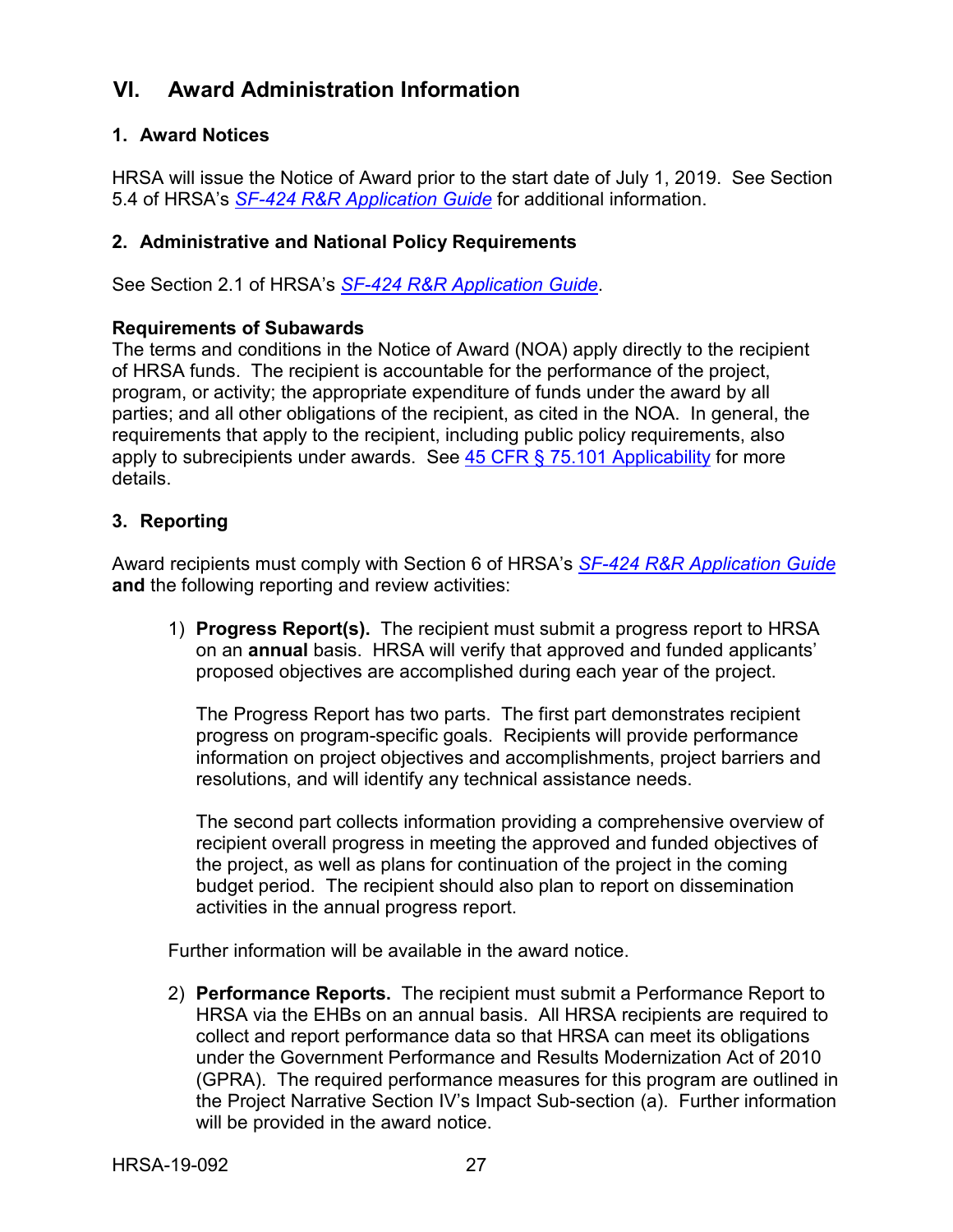The annual performance report will address all academic year activities from July 1 to June 30, and will be due to HRSA on July 31 each year. If award activity extends beyond June 30 in the final year of the period of performance, a Final Performance Report (FPR) may be required to collect the remaining performance data. The FPR is due within 90 days after the project period ends.

Document the procedure for assuring the data collection, management, storage, and reporting of National Provider Identifier (NPI) numbers for RNs participating in the NEPQR-VNPC Training Program. Encourage nursing students to apply for a National Provider Identifier (NPI) number and then collect the NPI numbers of nursing students who receive training as a result of this award for the purpose of collecting post-graduation employment demographics for at least two years. More info about NPI is available here: [https://www.cms.gov/Regulations-and-Guidance/Administrative-](https://www.cms.gov/Regulations-and-Guidance/Administrative-Simplification/NationalProvIdentStand/)[Simplification/NationalProvIdentStand/](https://www.cms.gov/Regulations-and-Guidance/Administrative-Simplification/NationalProvIdentStand/)

3) **Final Program Report.** A final report is due within 90 days after the project period ends. The Final Report must be submitted online by recipients in the Electronic Handbook system at [https://grants.hrsa.gov/webexternal/home.asp.](https://grants.hrsa.gov/webexternal/home.asp)

The Final Report is designed to provide HRSA with information required to close out a grant after completion of project activities. Recipients are required to submit a final report at the end of their project. The Final Report includes the following sections:

- **Project Objectives and Accomplishments Description of major** accomplishments on project objectives.
- **Project Barriers and Resolutions Description of barriers/problems that** impeded project's ability to implement the approved plan.
- Summary Information:
	- Project overview.
	- Project impact.
	- Prospects for continuing the project and/or replicating this project elsewhere.
	- Publications produced through this grant activity.
	- Changes to the objectives from the initially approved grant.

Further information will be provided in the award notice.

4) **Federal Financial Report.** A Federal Financial Report (SF-425) is required according to the schedule in the *SF-424 [R&R Application Guide](http://www.hrsa.gov/grants/apply/applicationguide/sf424rrguidev2.pdf)*. The report is an accounting of expenditures under the project that year. Financial reports must be submitted electronically through the EHB system. More specific information will be included in the NoA.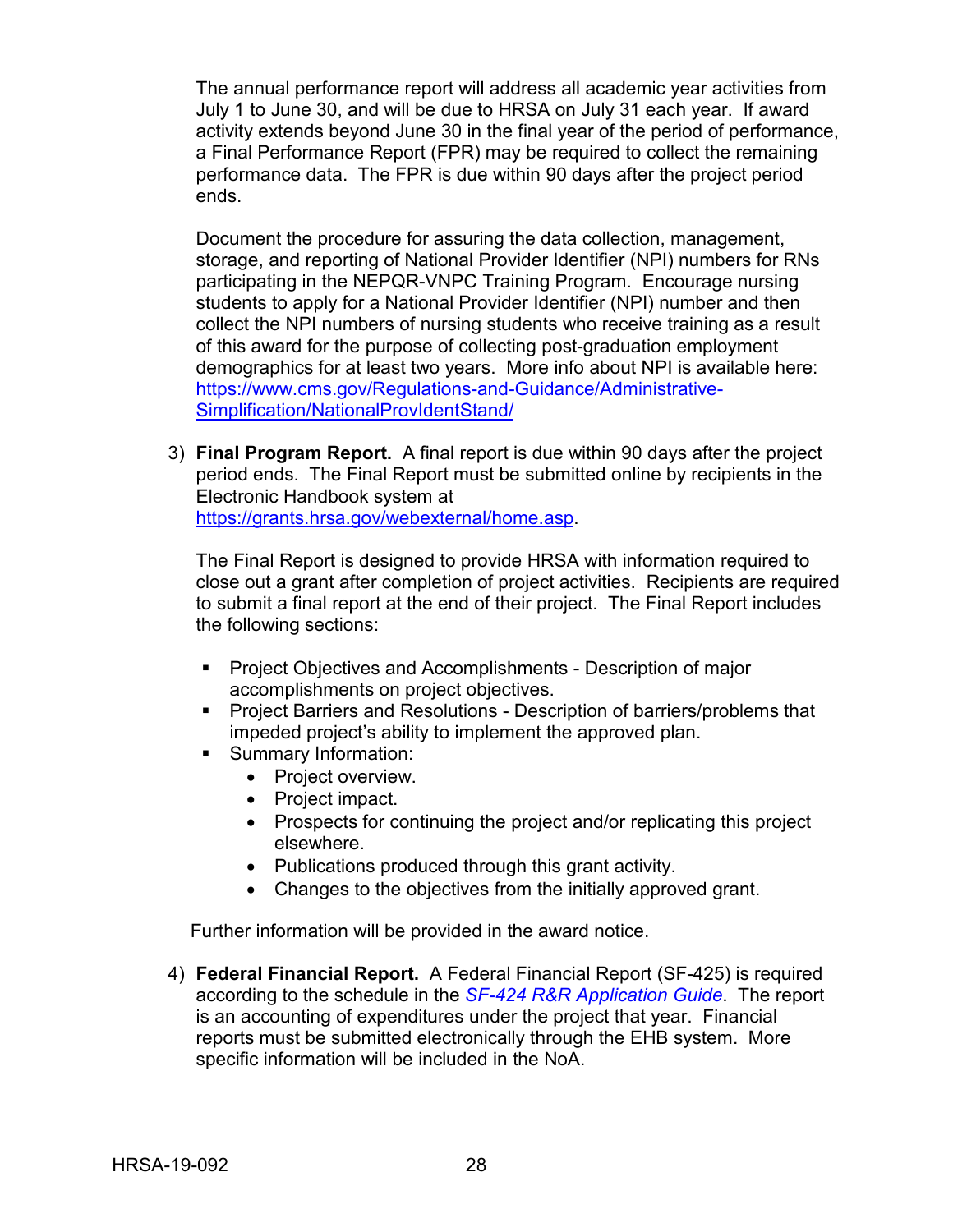5) **Integrity and Performance Reporting.** The Notice of Award will contain a provision for integrity and performance reporting in [FAPIIS,](https://www.fapiis.gov/) as required in [45](http://www.ecfr.gov/cgi-bin/retrieveECFR?gp=1&SID=4d52364ec83fab994c665943dadf9cf7&ty=HTML&h=L&r=PART&n=pt45.1.75%20-%20ap45.1.75_1521.xii)  [CFR part 75](http://www.ecfr.gov/cgi-bin/retrieveECFR?gp=1&SID=4d52364ec83fab994c665943dadf9cf7&ty=HTML&h=L&r=PART&n=pt45.1.75%20-%20ap45.1.75_1521.xii) Appendix XII.

## <span id="page-32-0"></span>**VII. Agency Contacts**

You may request additional information and/or technical assistance regarding business, administrative, or fiscal issues related to this NOFO by contacting:

Barbara Ellis Grants Management Specialist HRSA Division of Grants Management Operations, OFAM 5600 Fishers Lane, Mailstop 10SWH03 Rockville, MD 20857 Telephone: (301) 443-1738 Email: [bellis@hrsa.gov](mailto:bellis@hrsa.gov)

You may request additional information regarding overall program issues and/or technical assistance related to this NOFO by contacting:

Marian Smithey, MSHP, RN Nurse Consultant, Project Officer HRSA, Division of Nursing and Public Health, BHW 5600 Fishers Lane, Room 11N-128A Rockville, MD 20857 Telephone: (301) 443-3831 Email: [MSmithey@hrsa.gov](mailto:MSmithey@hrsa.gov)

You may need assistance when working online to submit your application forms electronically. Always obtain a case number when calling for support. For assistance with submitting the application in Grants.gov, contact Grants.gov 24 hours a day, 7 days a week, excluding federal holidays at:

Grants.gov Contact Center Telephone: 1-800-518-4726 (International Callers, please dial 606-545-5035) Email: [support@grants.gov](mailto:support@grants.gov) Self-Service Knowledge Base: [https://grants](https://grants-portal.psc.gov/Welcome.aspx?pt=Grants)[portal.psc.gov/Welcome.aspx?pt=Grants](https://grants-portal.psc.gov/Welcome.aspx?pt=Grants)

Successful applicants/recipients may need assistance when working online to submit information and reports electronically through HRSA's Electronic Handbooks (EHBs). For assistance with submitting information in HRSA's EHBs, contact the HRSA Contact Center, Monday-Friday, 8:00 a.m. to 8:00 p.m. ET, excluding federal holidays, at:

HRSA Contact Center Telephone: (877) 464-4772 TTY: (877) 897-9910 Web: <http://www.hrsa.gov/about/contact/ehbhelp.aspx>